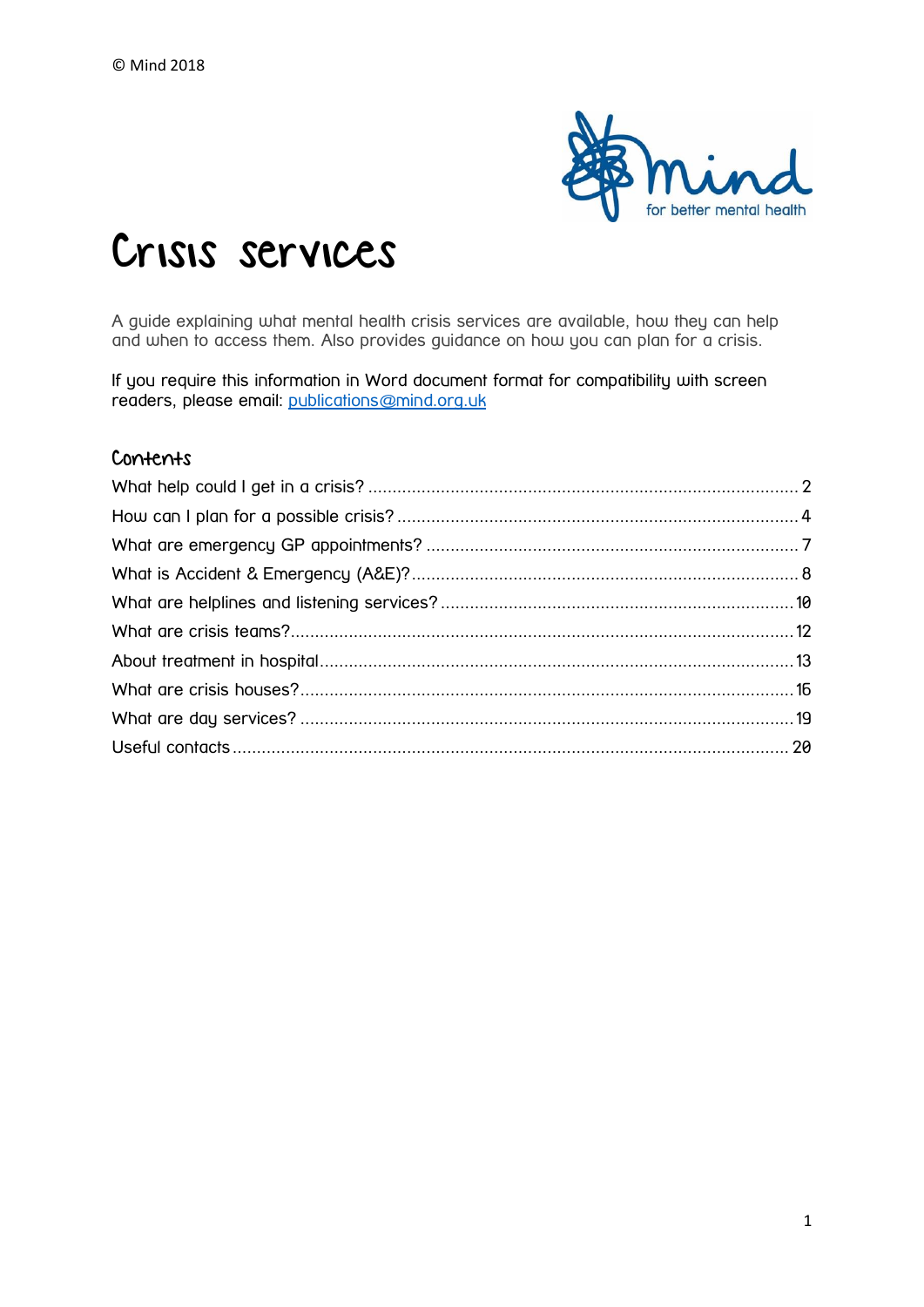## <span id="page-1-0"></span>What help could I get in a crisis?

I'm in crisis now and I need urgent help

If you don't feel you can keep yourself safe right now, seek immediate help:

- Go to any [Accident & Emergency \(A&E\) department.](https://www.mind.org.uk/information-support/guides-to-support-and-services/crisis-services/accident-emergency-ae/)
- Call 999 and ask for an ambulance to take you to A&E.
- Ask someone else to call 999 for you or take you to A&E.

If you need urgent support but don't want to go to A&E, you could:

- call Samaritans on freephone 116 123 they're always open and are there to listen
- contact your GP surgery and ask for an [emergency appointment](https://www.mind.org.uk/information-support/guides-to-support-and-services/crisis-services/emergency-gp-appointments/)
- contact [NHS 111 \(England\)](http://www.nhs.uk/NHSEngland/AboutNHSservices/Emergencyandurgentcareservices/Pages/NHS-111.aspx) or [NHS Direct 0845 46 47 \(Wales\)](http://www.nhsdirect.wales.nhs.uk/contactus/feelingunwell/)
- contact your local [crisis team](https://www.mind.org.uk/information-support/guides-to-support-and-services/crisis-services/crisis-teams-crhts/) (CRHT), if you're under their care
- click the yellow ['I need urgent help'](https://www.mind.org.uk/information-support/i-need-urgent-help/) button at the top of this screen for more options.

If you want to help someone else, see our page on how to help someone else seek [help,](https://www.mind.org.uk/information-support/guides-to-support-and-services/seeking-help-for-a-mental-health-problem/helping-someone-else-seek-help/) including [how to help someone else in an emergency.](https://www.mind.org.uk/information-support/guides-to-support-and-services/seeking-help-for-a-mental-health-problem/helping-someone-else-seek-help/#emergency)

### What is a mental health crisis?

A mental health crisis is when you feel your mental health is at breaking point, and you need urgent help and support.

For example, you might have feelings or experiences that feel very painful or difficult to manage such as [suicidal feelings,](https://www.mind.org.uk/information-support/types-of-mental-health-problems/suicidal-feelings/) [self-harm,](https://www.mind.org.uk/information-support/types-of-mental-health-problems/self-harm/) [panic attacks,](https://www.mind.org.uk/information-support/types-of-mental-health-problems/anxiety-and-panic-attacks/panic-attacks/) [flashbacks,](https://www.mind.org.uk/information-support/types-of-mental-health-problems/post-traumatic-stress-disorder-ptsd/symptoms-of-ptsd/) [hypomania or](https://www.mind.org.uk/information-support/types-of-mental-health-problems/hypomania-and-mania/)  [mania,](https://www.mind.org.uk/information-support/types-of-mental-health-problems/hypomania-and-mania/) or [psychosis](https://www.mind.org.uk/information-support/types-of-mental-health-problems/psychosis/) (such as [paranoia](https://www.mind.org.uk/information-support/types-of-mental-health-problems/paranoia/) or [hearing voices\)](https://www.mind.org.uk/information-support/types-of-mental-health-problems/hearing-voices/). You might also have other experiences that aren't mentioned here.

Some people feel in crisis as part of ongoing mental health problems, or due to stressful and difficult life experiences such as [abuse,](https://www.mind.org.uk/information-support/guides-to-support-and-services/abuse/) [bereavement,](https://www.mind.org.uk/information-support/guides-to-support-and-services/bereavement/) [addiction,](https://www.mind.org.uk/information-support/guides-to-support-and-services/addiction-and-dependency/) [money](https://www.mind.org.uk/information-support/tips-for-everyday-living/money-and-mental-health/)  [problems](https://www.mind.org.uk/information-support/tips-for-everyday-living/money-and-mental-health/) or [housing problems.](https://www.mind.org.uk/information-support/guides-to-support-and-services/housing/) Or there might not be a particular reason.

However you experience a crisis, it's always OK to ask for help.

### What help could I get?

Nobody plans to have a crisis, but knowing your options can be useful. Exploring different types of support might be something you feel able to do at less difficult times. (Our page on [planning for a crisis](https://www.mind.org.uk/information-support/guides-to-support-and-services/crisis-services/planning-for-a-crisis/) has more suggestions).

There's no wrong order to try things in – different things work for different people at different times. But some types of support might be more suitable for you, or more easily available.

This table shows some types of crisis support: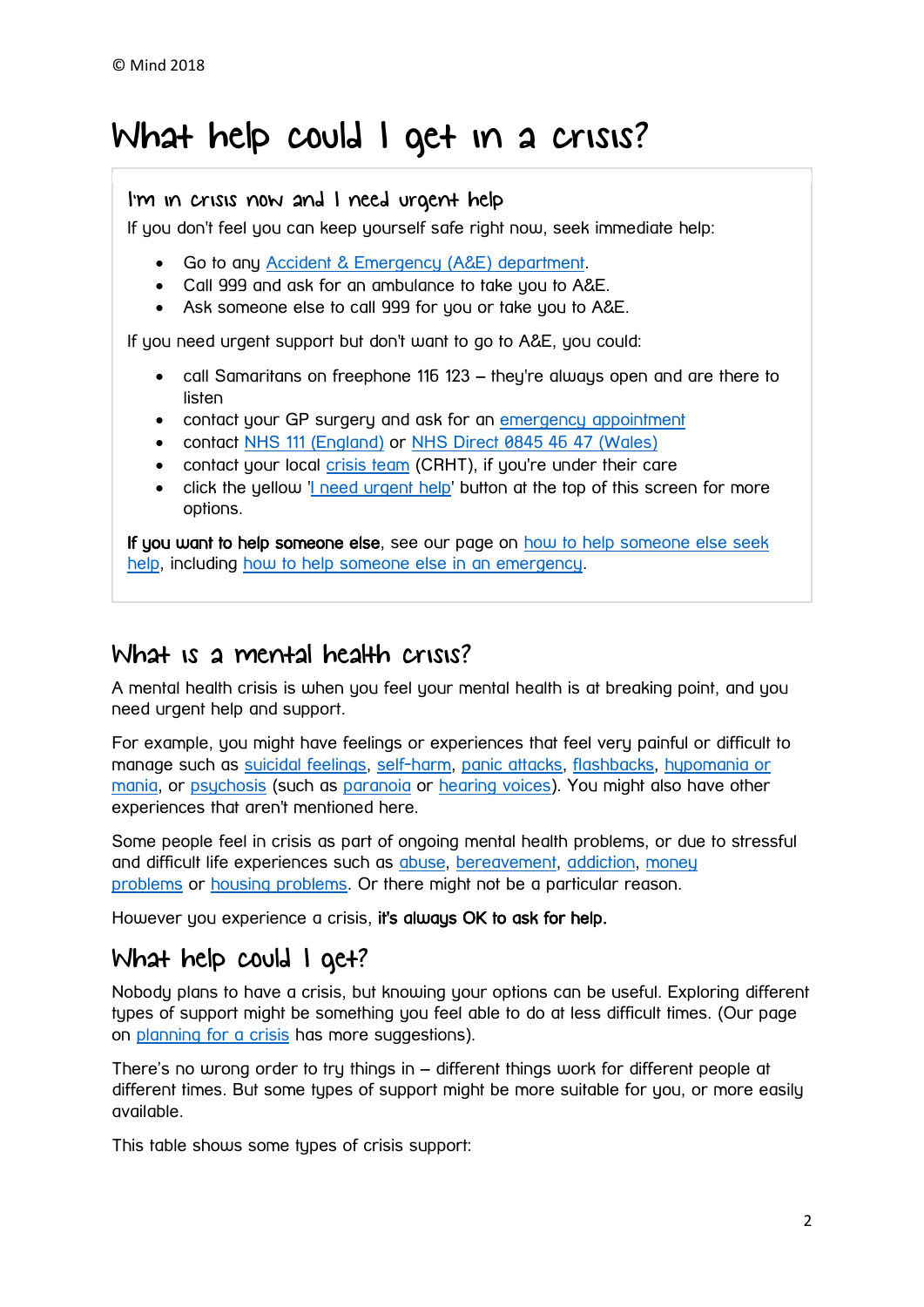| <b>Emergency GP</b><br>appointments | Your local GP surgery should offer you an appointment quickly<br>if you need urgent support. You don't need to be registered as<br>a patient already.<br>To find out more, see our pages on:<br>emergency GP appointments<br>talking to your GP. |
|-------------------------------------|--------------------------------------------------------------------------------------------------------------------------------------------------------------------------------------------------------------------------------------------------|
| Accident &<br>Emergency (A&E)       | A&E departments are open 24 hours a day and anyone can<br>visit them free of charge.<br>To find out more, see our page on:<br>Accident & Emergency (A&E).                                                                                        |
| Helplines &<br>listening services   | Helplines provide trained listeners and often have other options<br>for getting in touch, like email, text messaging or web chat.<br>To find out more, see our page on:<br>helplines & listening services.                                       |
| Crisis teams<br>(CRHTs)             | Crisis teams support people who might otherwise need to go to<br>hospital. They can support you during a crisis if you're already<br>under their care.<br>To find out more, see our page on:<br>crisis teams (CRHTs).                            |
| Treatment in<br>hospital            | During a crisis, staying in hospital might be the best way to<br>keep you safe and provide you with the level of treatment you<br>need.<br>To find out more, see our page on:<br>treatment in hospital.                                          |
| <b>Crisis houses</b>                | Crisis houses offer intensive, short-term support in a residential<br>setting.<br>To find out more, see our page on:<br>crisis houses.                                                                                                           |
| Day services                        | Day services can be helpful if you're managing a mental health<br>crisis at home.                                                                                                                                                                |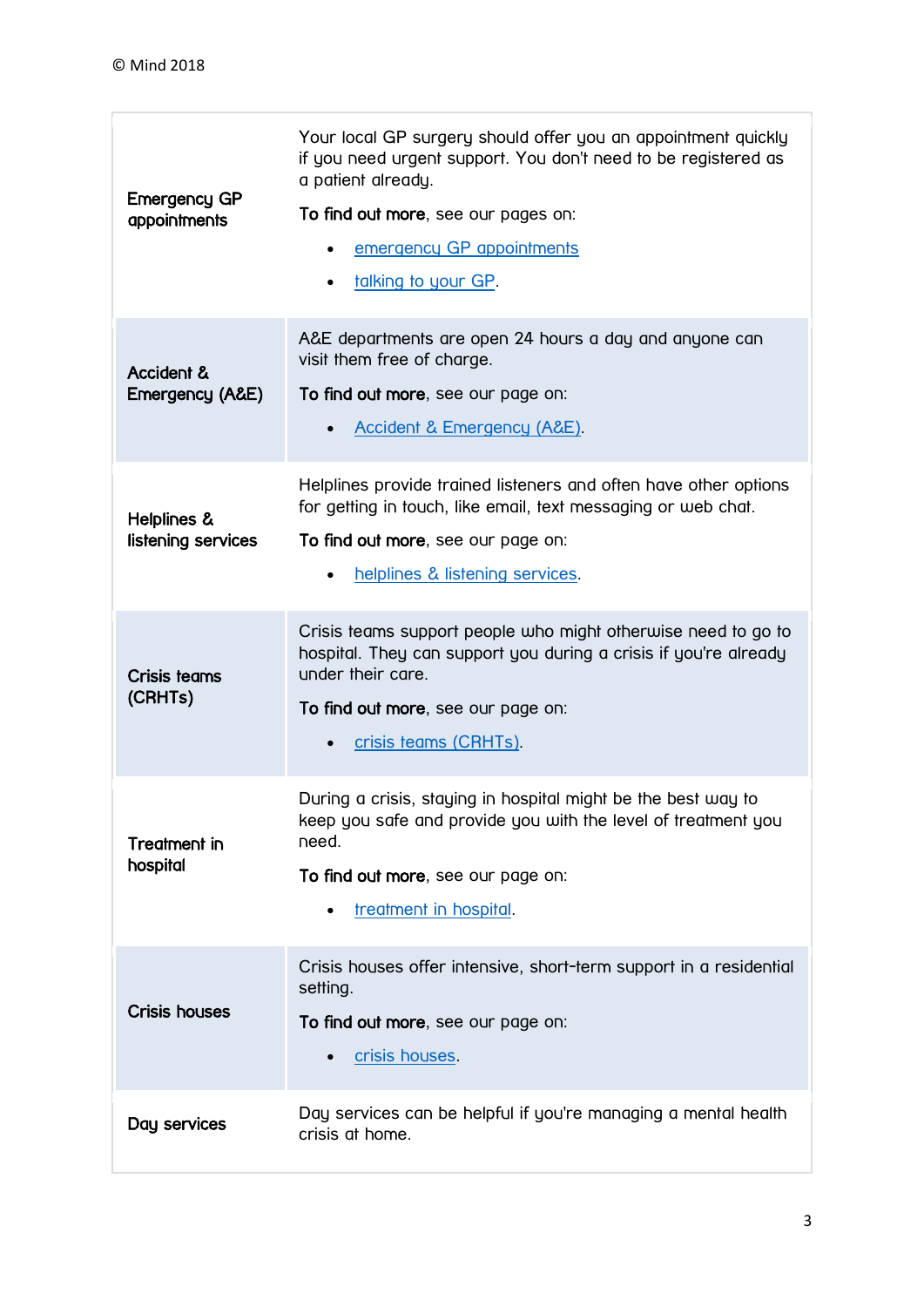#### To find out more, see our page on:

[day services.](https://www.mind.org.uk/information-support/guides-to-support-and-services/crisis-services/day-services/)

[Read Simon's blog about accessing NHS services in a crisis.](https://www.mind.org.uk/information-support/your-stories/accessing-nhs-services-in-a-crisis/#.W6iou_lRdrS)

Want to add your story? [Find out more about blogging for us.](https://www.mind.org.uk/information-support/your-stories/about-the-mind-blog/telling-your-story-blogging-or-vlogging-for-mind/)

### What if I can't get the help I need?

Unfortunately, not everyone gets the care, support and respect they need during a crisis. Excellent crisis services do exist, but some services aren't available in all areas or don't provide a good enough standard of care.

"I once waited over 4 hours in the waiting area with a friend in the middle of the night. During my worst crisis I was contained (prevented from leaving) alone in a virtually empty room overnight."

It can be really hard if you don't get the crisis care you need, but it's important to remember that you deserve help and support. Here are some options for you to think about:

- Explore other options for support. There may be something you haven't tried yet that could be helpful. (Our pages on [Useful contacts](https://www.mind.org.uk/information-support/guides-to-support-and-services/crisis-services/useful-contacts/) and [facing and overcoming](https://www.mind.org.uk/information-support/guides-to-support-and-services/seeking-help-for-a-mental-health-problem/facing-overcoming-barriers/)  [barriers](https://www.mind.org.uk/information-support/guides-to-support-and-services/seeking-help-for-a-mental-health-problem/facing-overcoming-barriers/) suggest some starting points.)
- Get to know your rights. Our [legal pages](https://www.mind.org.uk/information-support/legal-rights/) explain your rights in a range of situations. If you're unhappy with how you've been treated, [you can complain.](https://www.mind.org.uk/information-support/legal-rights/complaining-about-health-and-social-care/)
- Find an advocate. An advocate could help you to express yourself and get your voice heard. (Find out more in our pages on [advocacy.](https://www.mind.org.uk/information-support/guides-to-support-and-services/advocacy/))
- Take action with Mind. We're campaigning for better crisis care across the country. (See our [campaigning page](https://www.mind.org.uk/news-campaigns/campaigns/) for more information.)

"I once saw a crisis team within a few hours of seeing my GP. They said they couldn't understand what the problem was and therefore couldn't help me, which left me feeling very unsupported."

## <span id="page-3-0"></span>How can I plan for a possible crisis?

The idea of planning for a mental health crisis can feel difficult. You might not like the idea of planning for something you hope won't happen. But it could help to think about what you could do if you start to feel in crisis in the future, and what kind of support you think you might want.

This section has some suggestions for you to consider. Some people find these ideas useful, but remember that different things work for different people at different times.

### Explore ideas for help and support

It could help to explore possible options for support when things are less difficult, so you have information ready for times when you might need it. For example, you could: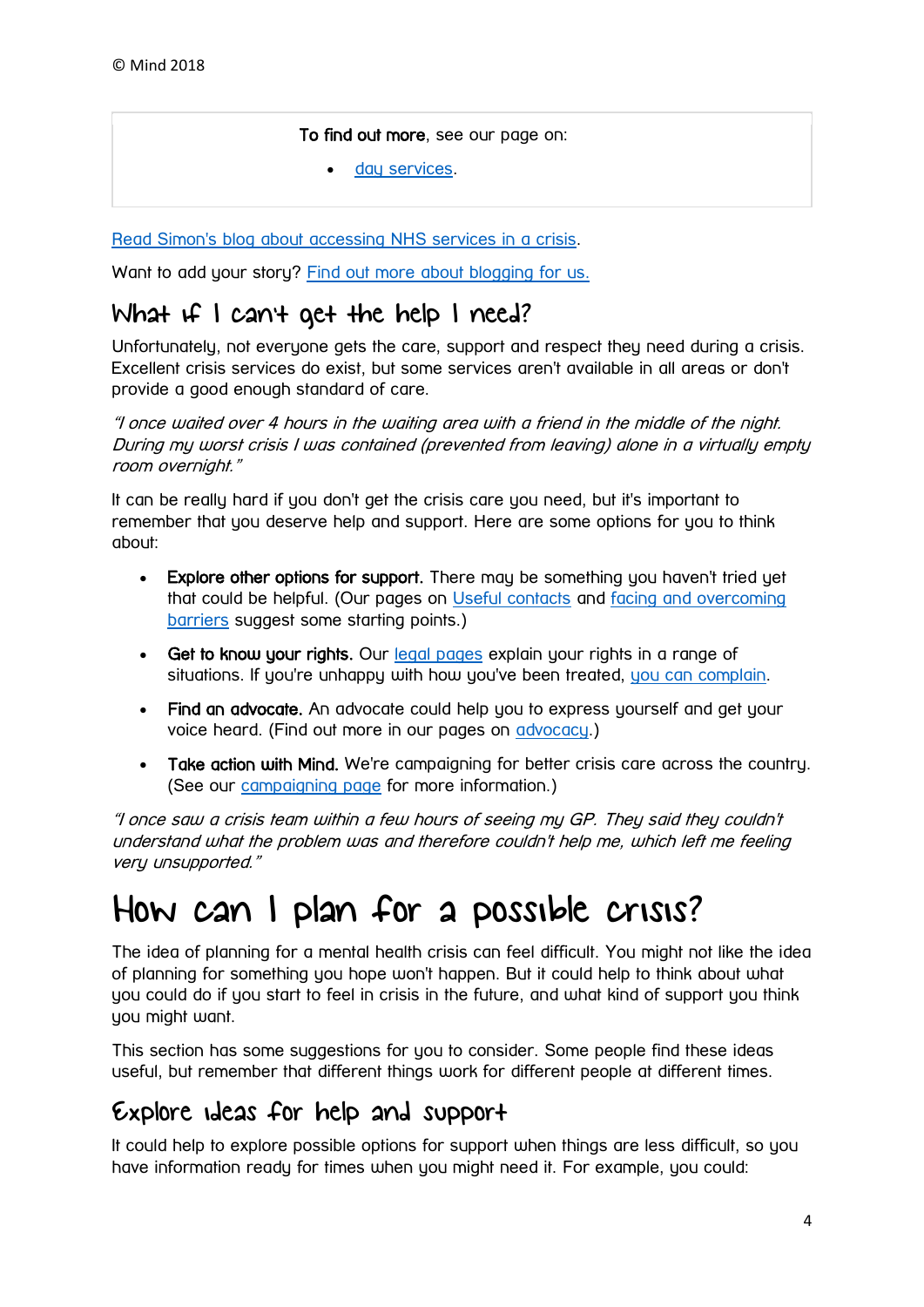- [Talk to your GP](https://www.mind.org.uk/information-support/guides-to-support-and-services/seeking-help-for-a-mental-health-problem/talking-to-your-gp/) you could ask your GP about options for treatment and support. (For more about talking to your doctor, see our guide to [seeking help for a mental](https://www.mind.org.uk/information-support/guides-to-support-and-services/seeking-help-for-a-mental-health-problem/)  [health problem.](https://www.mind.org.uk/information-support/guides-to-support-and-services/seeking-help-for-a-mental-health-problem/))
- [Find your local Mind,](https://www.mind.org.uk/information-support/local-minds/) and see if they offer support such as [day services](https://www.mind.org.uk/information-support/guides-to-support-and-services/crisis-services/day-services/) to help during a crisis.
- Find details of [helplines and listening services,](https://www.mind.org.uk/information-support/guides-to-support-and-services/crisis-services/helplines-listening-services/) including how to contact them and when they're open. It could help to write these details down.
- Read our information on [types of mental health problems,](https://www.mind.org.uk/information-support/types-of-mental-health-problems/) including ideas for selfcare in a crisis and organisations that may be able to help.
- Try [peer support.](https://www.mind.org.uk/information-support/drugs-and-treatments/peer-support/) Talking to people with similar experiences could help you find out about different services, or give you helpful tips to try.
- Make a self-care box. Some people find it helpful to fill a box with things you find comforting or distracting. This means you can personalise what is helpful for you, and have this ready in advance, as it can be very difficult to come up with ideas when you're feeling in crisis. You could also do this using an app on your phone, such as the [Stay Alive app.](https://www.prevent-suicide.org.uk/stay_alive_suicide_prevention_mobile_phone_application.html)
- Find a recovery college. Recovery colleges offer courses about mental health and recovery in a supportive environment. You can find local providers on the [Mind](http://mindrecoverynet.org.uk/providers)  [Recovery Net website.](http://mindrecoverynet.org.uk/providers)

Social care services support people who struggle to manage day-to-day activities. To find out more, see our [page on social care](https://www.mind.org.uk/information-support/legal-rights/health-and-social-care-rights/about-social-care/) in our guide to health and social care rights.

### Make informal plans with friends or family

Talking to people close to you about how you'd prefer to manage a crisis can be a good way to plan for the future. It could be helpful to write down what you've decided, so you both remember what you've said.

For example, you could let them know:

- how they might help you spot the signs of a crisis
- how you would like them to help you
- who they could contact
- what treatment you would prefer.

You could also discuss whether your friend or family member might feel able to act as your advocate. (See our pages on [advocacy](https://www.mind.org.uk/information-support/guides-to-support-and-services/advocacy/) for more information).

"Luckily I had fantastic support from friends and family."

### Make an advance statement

In some situations, experiencing a mental health crisis might mean that you become unable to make decisions about your treatment (in legal terms, this is called losing capacity).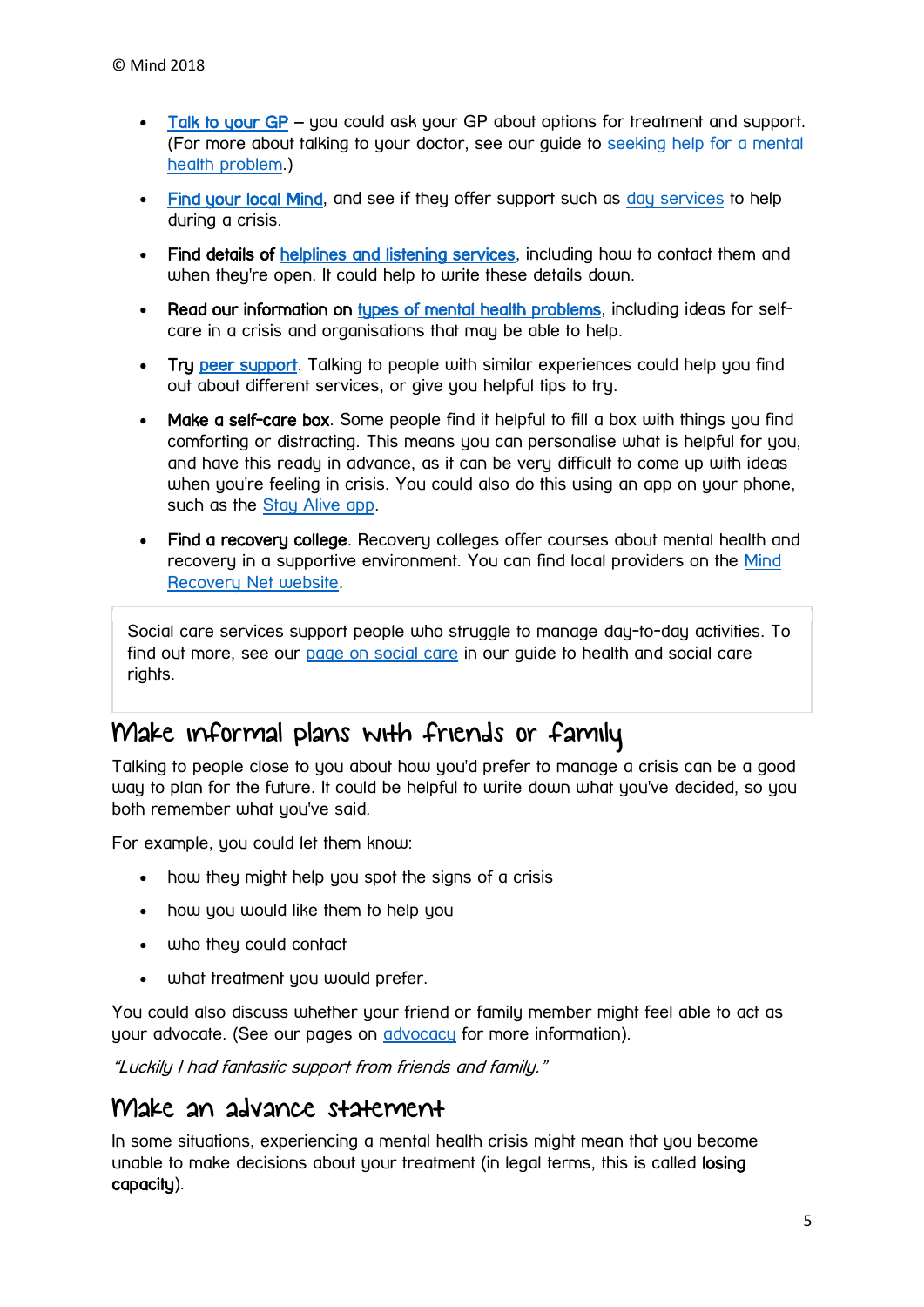If you're worried about losing capacity, you might decide to make an advance statement. This is a written statement about what you would like to happen if you lose capacity, such as:

- what treatment you would prefer
- who you would like to be contacted in a crisis
- any spiritual or religious views and requests
- your food preferences.

You could ask your GP, care coordinator, psychiatrist or other health care professional to help you make an advance statement. For more about what you might include, see the [Rethink Mental Illness website.](https://www.rethink.org/living-with-mental-illness/rights-restrictions/planning-your-care-advance-statements/how)

Advance statements aren't legally binding, so health care professionals aren't required to follow them, but they should carry out your wishes wherever possible. (For more information about your rights if you lose capacity, see our pages on the [Mental](https://www.mind.org.uk/information-support/legal-rights/mental-capacity-act-2005/)  [Capacity Act.](https://www.mind.org.uk/information-support/legal-rights/mental-capacity-act-2005/))

Examples of advance statements include:

#### Joint crisis plans (JCPs)

Joint crisis plans (also known as JCPs) are a type of advance statement agreed between you and any health care professionals involved in your treatment. This could include:

- signs that you might be experiencing a crisis
- what support you might be offered in a crisis
- practical help you might need if you go into hospital, such as childcare arrangements
- who you would want to be contacted.

The National Institute of Health and Care Excellence (NICE) has published recommendations on what to include – you can [read these on the NICE website.](https://www.nice.org.uk/guidance/qs14/chapter/quality-statement-9-crisis-planning#definitions-3) You might also decide to include other information, for example, details of medication you're taking or any allergies you have.

#### Crisis cards

A crisis card is a small card you carry in your wallet, purse or pocket with key details about how you'd prefer to be helped in a crisis, so you can easily find it or show it to other people. You might decide to tell people you know, such as friends or family, about the card and where you keep it.

#### What's the difference between advance statements and advance decisions?

Advance statements aren't legally binding, and can cover a wide range of issues related to your treatment in a crisis. They should be taken into account if a relevant decision is being made about you during a crisis.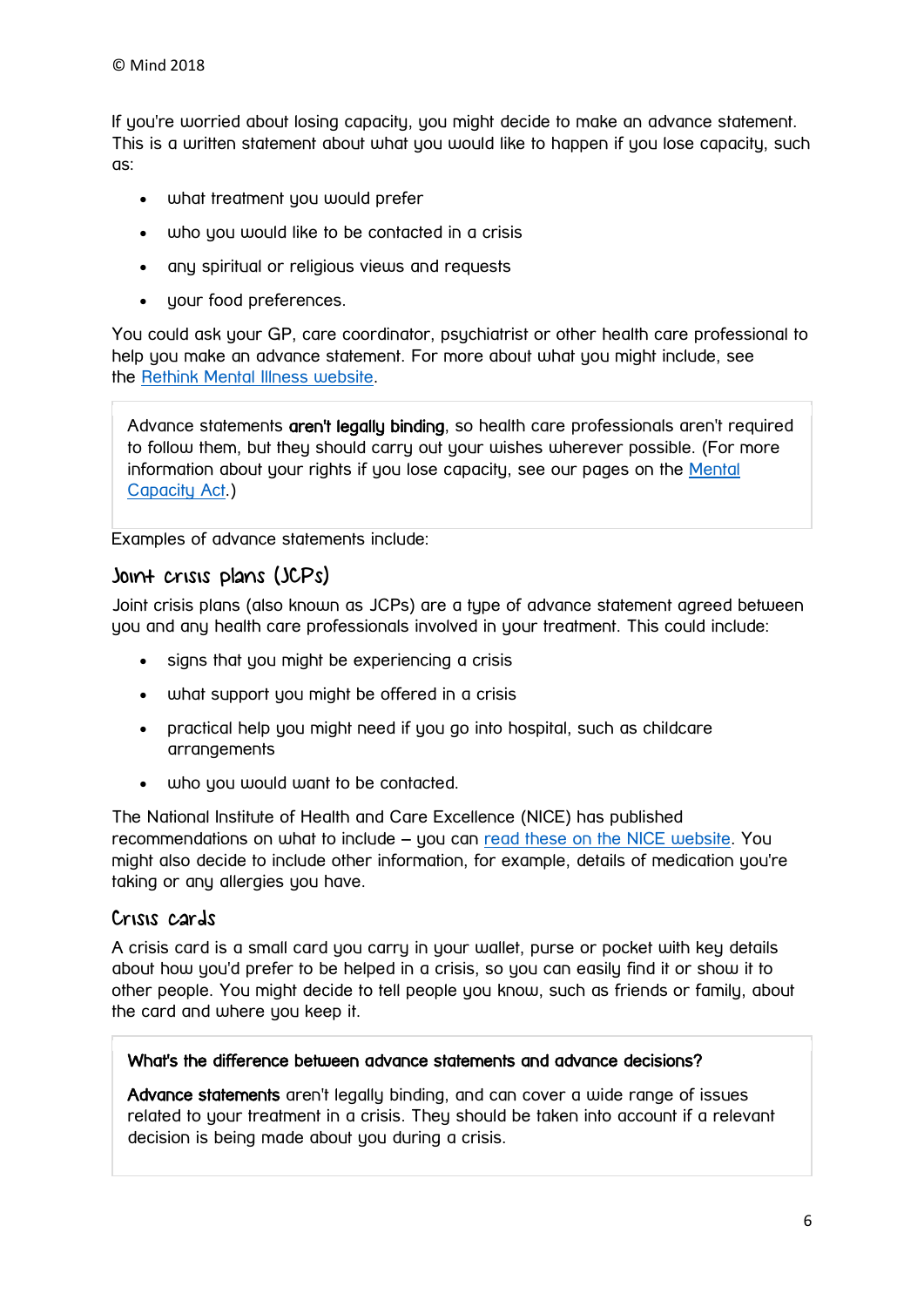Advance decisions are legally binding decisions to refuse certain types of health care in the future. (See our page on [advance decisions](https://www.mind.org.uk/information-support/legal-rights/mental-capacity-act-2005/advance-decisions/) in our guide to the [Mental Capacity](https://www.mind.org.uk/information-support/legal-rights/mental-capacity-act-2005/)  [Act](https://www.mind.org.uk/information-support/legal-rights/mental-capacity-act-2005/) for more information.)

# <span id="page-6-0"></span>What are emergency GP appointments?

Your local GP surgery should be able to offer you an appointment to see a doctor quickly if you need urgent support for your mental health. This is often called an emergency appointment or same-day appointment.

### When should I make an emergency GP appointment?

If you need urgent support for your mental health, but you feel able to keep yourself safe for a short while until your appointment.

### How could it help me?

An emergency appointment involves seeing a doctor quickly – usually the first appointment with an available doctor. If it's not with your regular GP and you'd like to see them too, you can ask your surgery about booking a follow-up appointment.

### What might happen at the appointment?

In your appointment, the doctor might:

- ask about what's happening for you currently, including your moods, thoughts, behaviours and any recent events that have contributed to you feeling in crisis
- provide information and advice, for example, about other local services you can contact yourself
- **prescribe or adjust medication**, which might be to help you cope with symptoms you're experiencing or to try to reduce [side effects](https://www.mind.org.uk/information-support/drugs-and-treatments/medication/coping-with-side-effects/) that are contributing to how you're feeling
- refer you for more support, for example to a [crisis team \(CRHT\)](https://www.mind.org.uk/information-support/guides-to-support-and-services/crisis-services/crisis-teams-crhts/) or potentially for [hospital admission.](https://www.mind.org.uk/information-support/guides-to-support-and-services/crisis-services/treatment-in-hospital/)

(For more information on [talking to a GP,](https://www.mind.org.uk/information-support/guides-to-support-and-services/seeking-help-for-a-mental-health-problem/talking-to-your-gp/) [what might happen at the](https://www.mind.org.uk/information-support/guides-to-support-and-services/seeking-help-for-a-mental-health-problem/what-might-happen-at-a-gp-appointment/)  [appointment](https://www.mind.org.uk/information-support/guides-to-support-and-services/seeking-help-for-a-mental-health-problem/what-might-happen-at-a-gp-appointment/) and [whether it's confidential,](https://www.mind.org.uk/information-support/guides-to-support-and-services/seeking-help-for-a-mental-health-problem/what-might-happen-at-a-gp-appointment/#confidential) see our guide to [seeking help for a mental](https://www.mind.org.uk/information-support/guides-to-support-and-services/seeking-help-for-a-mental-health-problem/)  [health problem.](https://www.mind.org.uk/information-support/guides-to-support-and-services/seeking-help-for-a-mental-health-problem/))

### How can I access it?

If you need an emergency appointment, you should be offered one as quickly as possible – although you might be asked to wait for a doctor to call you back before being given an appointment time. You can go to a doctor's surgery in person to ask for an appointment, but they won't usually be able to see you straight away – so it's often best to contact them before going in.

If you need an appointment outside regular opening hours, you might see a doctor at your nearest surgery or you might be asked to visit another surgery in your local area.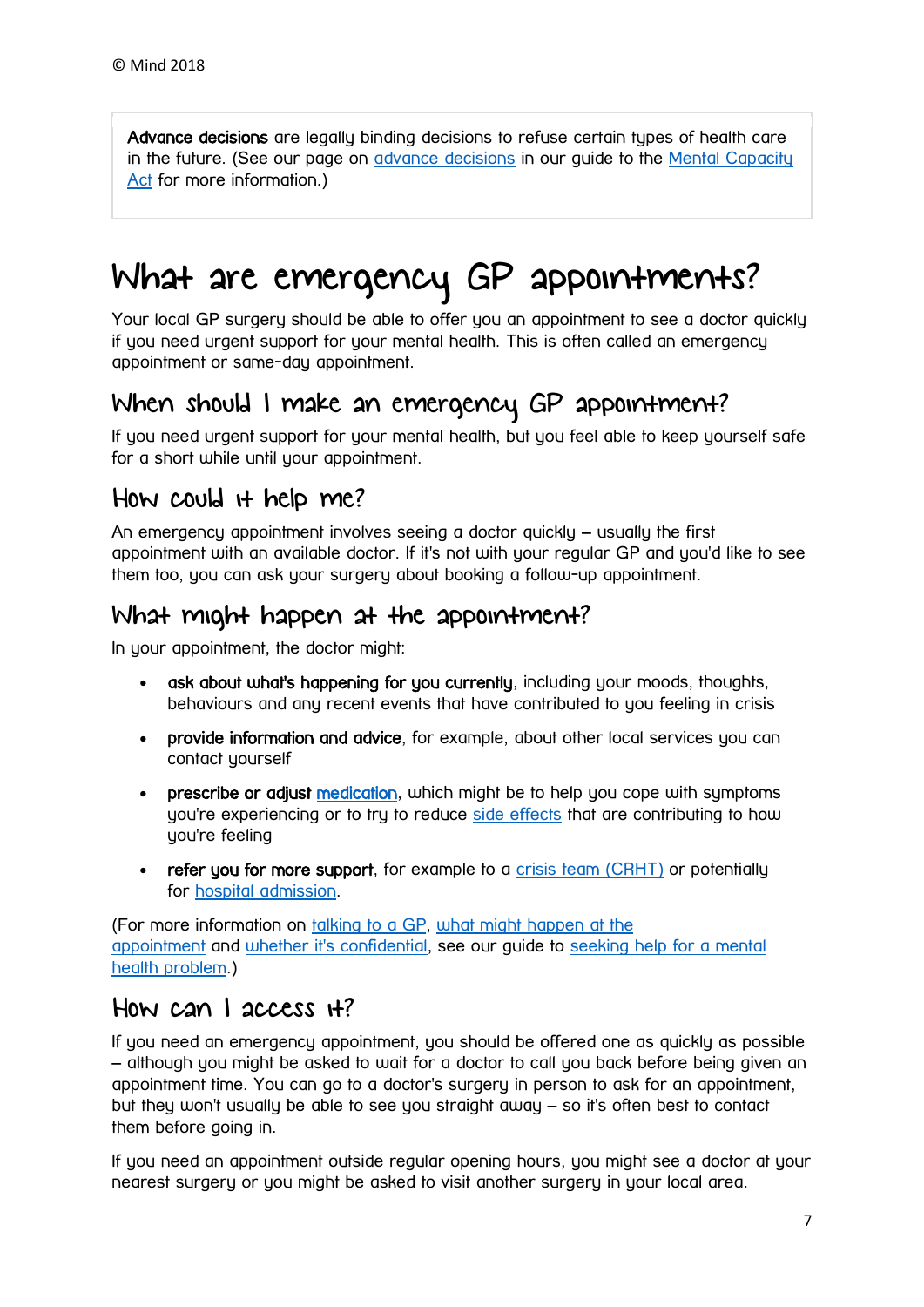You can get urgent help from any GP surgery without being registered as a [patient,](https://www.mind.org.uk/information-support/guides-to-support-and-services/seeking-help-for-a-mental-health-problem/talking-to-your-gp/#register) although you might need to register as a temporary patient if you need treatment over more than 24 hours.

#### Emergency GP appointments in England

To access this service in England, you can:

- contact your local GP surgery. You can find GP surgeries on the NHS Choices [website.](https://www.nhs.uk/Service-Search/) If the surgery is closed, you should hear a recorded message explaining what to do, or you can call 111 instead.
- call 111, a free 24-hour NHS helpline that can help you access local services including GPs. (Find out more about this service, including options for people with hearing difficulties, on the [NHS Choices website.](https://www.nhs.uk/NHSEngland/AboutNHSservices/Emergencyandurgentcareservices/Pages/NHS-111.aspx))

#### Emergency GP appointments in Wales

To access this service in Wales, you can:

- contact your local GP surgery. You can find GP surgeries on the NHS Direct [Wales website.](https://www.nhs.uk/Service-Search/) If the surgery is closed, you should hear a recorded message explaining what to do, or you can use the options below instead.
- contact your local out-of-hours service. To find their details, see the Health in [Wales website.](http://www.wales.nhs.uk/ourservices/gpoutofhoursservices)
- call NHS Direct Wales on 0845 46 47, a 24-hour NHS helpline that can help you access local services, including GPs. (Find out more about this service, including call charges and options for people with hearing difficulties, on the [NHS Direct](http://www.nhsdirect.wales.nhs.uk/contactus/feelingunwell/)  [Wales website.](http://www.nhsdirect.wales.nhs.uk/contactus/feelingunwell/))
- call 111, a free 24-hour NHS helpline being trialled in some areas of Wales. (Find out more about this service, including where this service is available and options for people with hearing difficulties, on the [Welsh Ambulance Service NHS Trust](http://www.was-tr.wales.nhs.uk/Default.aspx?pageId=315&lan=en)  [website.](http://www.was-tr.wales.nhs.uk/Default.aspx?pageId=315&lan=en))

## <span id="page-7-0"></span>What is Accident & Emergency (A&E)?

Accident & Emergency (A&E) departments deal with serious and life-threatening medical emergencies, which includes helping people experiencing a mental health crisis.

### When should I go to A&E?

If you feel unable to keep yourself safe and you need immediate help – especially if you think you are at risk of acting on [suicidal feelings,](https://www.mind.org.uk/information-support/types-of-mental-health-problems/suicidal-feelings/) or you have seriously harmed yourself and need medical attention.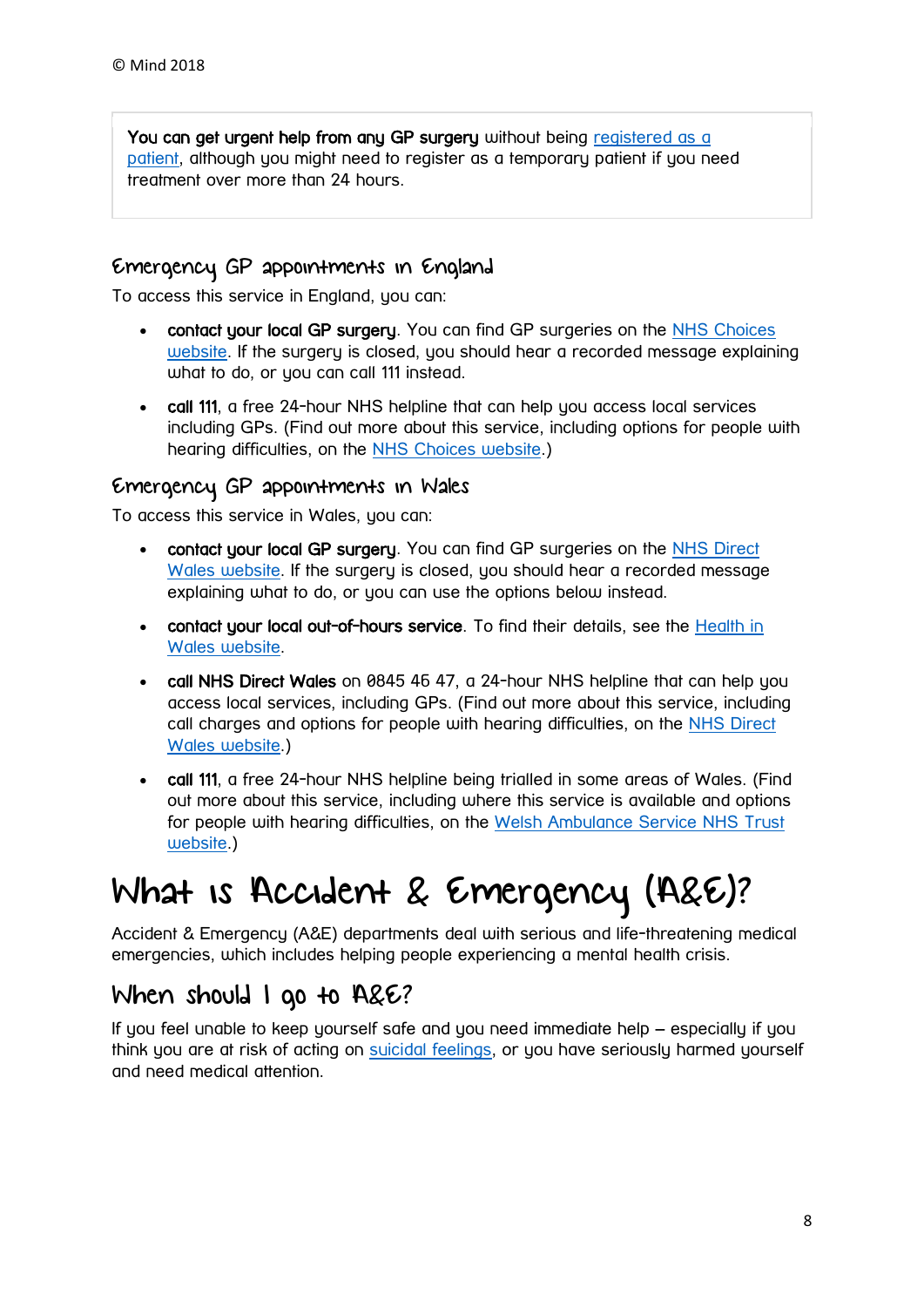### How could it help me?

Some A&E departments have a liaison psychiatry team (specialist help for mental health) that you can ask to see. If there isn't a liaison psychiatry team, A&E staff might contact other local services such as a crisis [team \(CRHT\)](https://www.mind.org.uk/information-support/guides-to-support-and-services/crisis-services/crisis-teams-crhts/) to help assess you.

The liaison psychiatry team or mental health team might:

- make an initial assessment of your mental health needs (sometimes called a psychiatric evaluation)
- help keep you safe for the short-term
- prescribe [medication](https://www.mind.org.uk/information-support/drugs-and-treatments/medication/) to help you cope with symptoms you may be experiencing right now
- put you in contact with other crisis services, such as your local [crisis team \(CRHT\)](https://www.mind.org.uk/information-support/guides-to-support-and-services/crisis-services/crisis-teams-crhts/)
- decide whether you can go home, or if you need to be [admitted to hospital.](https://www.mind.org.uk/information-support/guides-to-support-and-services/crisis-services/treatment-in-hospital/)

"I did take myself to the crisis team at A&E and got some help, [although I was] left to sit on my own for 2 hours. [After waiting] I was put in touch with the right people – they came to see me while I was there and I had a psuch evaluation."

#### What might happen when I arrive?

This can vary depending on the situation and the hospital you go to, but might include:

- being asked to register staff might ask for details like your name and address, and the reason why you've come to A&E.
- being assessed (sometimes called triage). A medical professional should talk to you to find out what's happening and how best to help you. It could help if you mention that you're experiencing a mental health crisis and ask to see the liaison psychiatry team.
- having to wait. A&E departments can be very busy and unfortunately you might have to wait for some time even though you need help urgently. It could be helpful to ask someone you trust to wait with you, if this is an option for you.
- being treated, transferred or sent home. You might be given treatment in A&E, transferred to another part of the hospital (such as a mental health ward) or be told you can go home.

Read Caroline's blog about [how going to A&E helped her.](https://www.mind.org.uk/information-support/your-stories/how-going-to-ae-helped-me/#.WwaLPqkh2gP)

Want to add your story? [Find out more about blogging for us.](https://www.mind.org.uk/information-support/your-stories/about-the-mind-blog/telling-your-story-blogging-or-vlogging-for-mind/)

### How can I access  $H$ ?

A&E departments are open 24 hours a day, 365 days a year, and anyone can visit them free of charge.

Not all hospitals have A&E departments – to find one near you, you can:

- **•** search on the **NHS** Choices website
- contact [NHS 111](http://www.nhs.uk/NHSEngland/AboutNHSservices/Emergencyandurgentcareservices/Pages/NHS-111.aspx) (in England and [some parts of Wales\)](http://www.was-tr.wales.nhs.uk/Default.aspx?pageId=315&lan=en) by dialling 111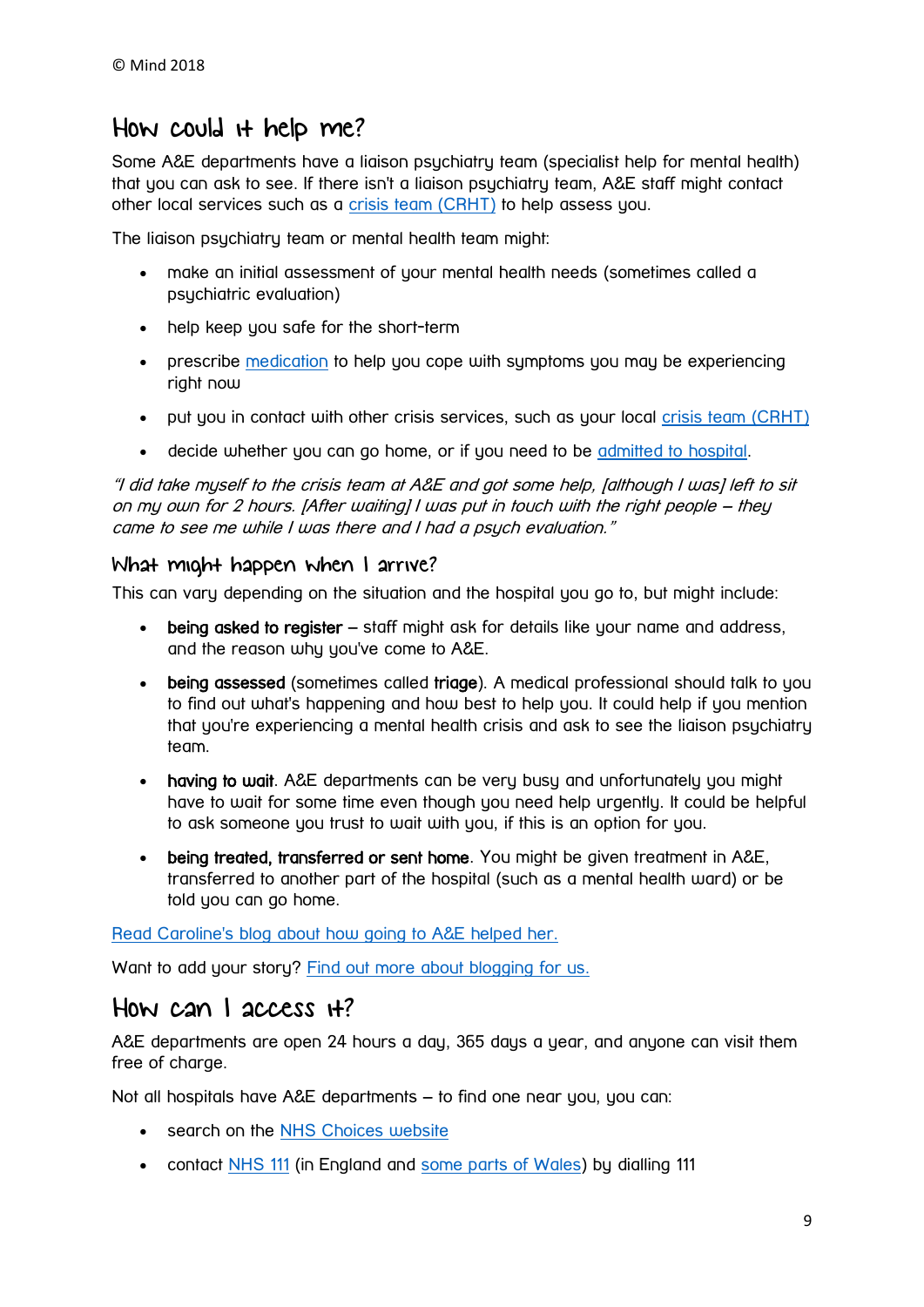• contact [NHS Direct](http://www.nhsdirect.wales.nhs.uk/) (in Wales) on 0845 46 47.

To get to A&E, you can:

- go directly to A&E if it's too far to walk you could take public transport, call a taxi or ask someone to give you a lift.
- call 999 and ask for an ambulance.

#### Can I be turned away from A&E?

You can't be turned away from A&E if you need emergency treatment, or prevented from coming back in the future. When you arrive in A&E you should be assessed by a clinical member of staff. But you might not get treatment if it's not an emergency, for example, if professionals believe you could wait to get help from your GP instead.

## <span id="page-9-0"></span>What are helplines and listening services?

Many national and local organisations run helplines that you can call in a crisis. Talking to a trained listener could give you some support and help you make sense of what's happening for you.

#### When should I use a helpline or listening service?

If you're struggling with difficult feelings and need to talk to someone quickly, including if you're not ready or able to access other types of support.

### How could they help me?

By letting you talk through your feelings and experiences without judging you or telling you what to do. Many listening services let you talk through your problems for as long as you need.

Before calling a helpline, you might want to consider:

- What times are they open?
- Is it free to call or is there a cost involved?
- Is what you say confidential? For example, many services have policies on what to do if someone says they have attempted suicide or are actively planning to.
- What will you do if the line is busy? It's often worth trying several times, or you might plan to call back later or try a different service.

You might be able to find this information on the organisation's website, or you could ask the advisor to explain their policies during the call.

"I saw the number of a charity crisis line (similar to Samaritans), phoned and someone listened and had time, which actually helped me."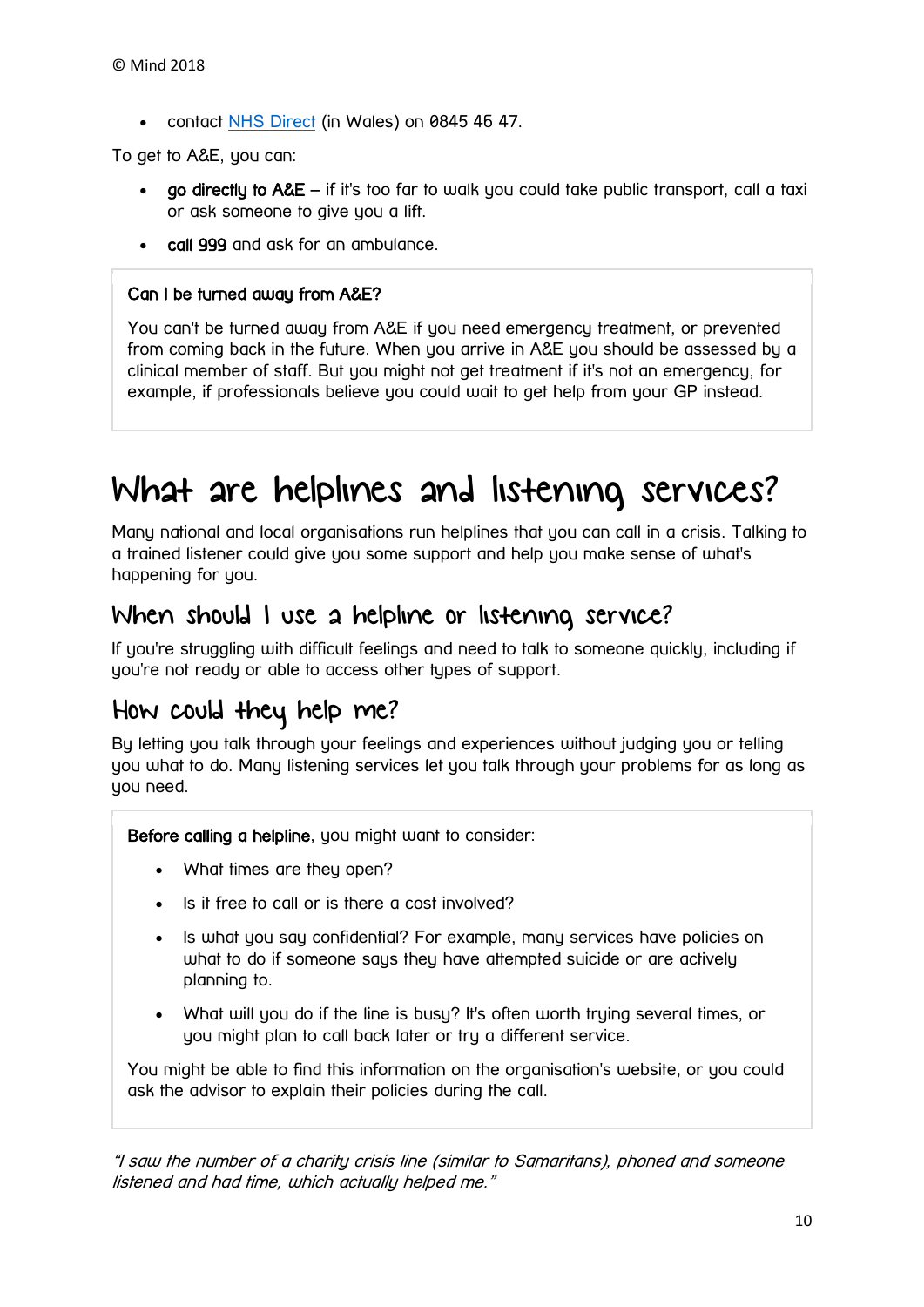### Who can I contact?

- To talk about anything that is upsetting you, you can contact [Samaritans](http://www.samaritans.org/) 24 hours a day, 365 days a year. You can call 116 123 (free from any phone), email [jo@samaritans.org](mailto:jo@samaritans.org) or [visit some branches in person.](https://www.samaritans.org/branches) You can also call the Welsh Language Line on 0300 123 3011 (7pm–11pm every day).
- If you're experiencing a mental health problem or supporting someone else, you can call [SANEline](http://www.sane.org.uk/what_we_do/support/helpline) on 0300 304 7000 (4.30pm–10.30pm every day).
- If you're under 25, you can call The Mix on 0808 808 4994 (Sunday-Friday 2pm– 11pm), request support by email [using this form on The Mix website](https://www.themix.org.uk/get-support/speak-to-our-team/email-us) or [use their](https://www.themix.org.uk/get-support/speak-to-our-team/email-us)  [crisis text messenger service.](https://www.themix.org.uk/get-support/speak-to-our-team/email-us)
- If you're under 35 and struggling with suicidal feelings, or concerned about a young person who might be struggling, you can call [Papyrus HOPELINEUK](https://www.papyrus-uk.org/) on 0800 068 4141 (weekdays 10am-10pm, weekends 2pm-10pm and bank holidays 2pm–10pm), email [pat@papyrus-uk.org](mailto:pat@papyrus-uk.org) or text 07786 209 697.
- If you identify as male, you can call the Campaign Against Living Miserably [\(CALM\)](https://www.thecalmzone.net/) on 0800 58 58 58 (5pm–midnight every day) or use their [webchat service.](https://www.thecalmzone.net/help/webchat/)
- If you're a student, you can look on the [Nightline website](http://nightline.ac.uk/want-to-talk/) to see if your university or college offers a night-time listening service. Nightline phone operators are all students too.
- If you identify as gay, lesbian, bisexual or transgender, you can call [Switchboard](https://switchboard.lgbt/) on 0300 330 0630 (10am–10pm every day), email [chris@switchboard.lgbt](mailto:chris@switchboard.lgbt) or use their webchat service. Phone operators all identify as LGBT+.
- If you live in Wales, you can call the Community Advice and Listening Line [\(C.A.L.L\).](http://www.callhelpline.org.uk/) on 0800 123 737 (open 24/7) or you can text 'help' followed by a question to 81066.
- For more options, visit [the Helplines Partnership](https://helplines.org/helplines/) website for a directory of UK helplines. [Mind's Infoline](https://www.mind.org.uk/information-support/helplines/) can also help you find services that can support you. If you're outside the UK, [befrienders.org](https://www.befrienders.org/directory) lists emotional support helplines around the world.

"Once a girl actually answered the phone and kept me talking through my thoughts and suicidal feelings for almost three hours! To her I shall be eternally grateful!"

#### If you can't talk on the phone

As well as phone numbers to call, some organisations routinely offer support in other ways – which could include emails, text messages or web chat. Or you might need to make a specific request:

 Some organisations are required to make reasonable adjustments for people with disabilities, which could include providing other forms of communication. (See our page on [what are services and public functions?](https://www.mind.org.uk/information-support/legal-rights/discrimination-in-everyday-life/what-are-services-and-public-functions/) in our [guide to](https://www.mind.org.uk/information-support/legal-rights/discrimination-in-everyday-life/)  [discrimination in everyday life](https://www.mind.org.uk/information-support/legal-rights/discrimination-in-everyday-life/) for more information).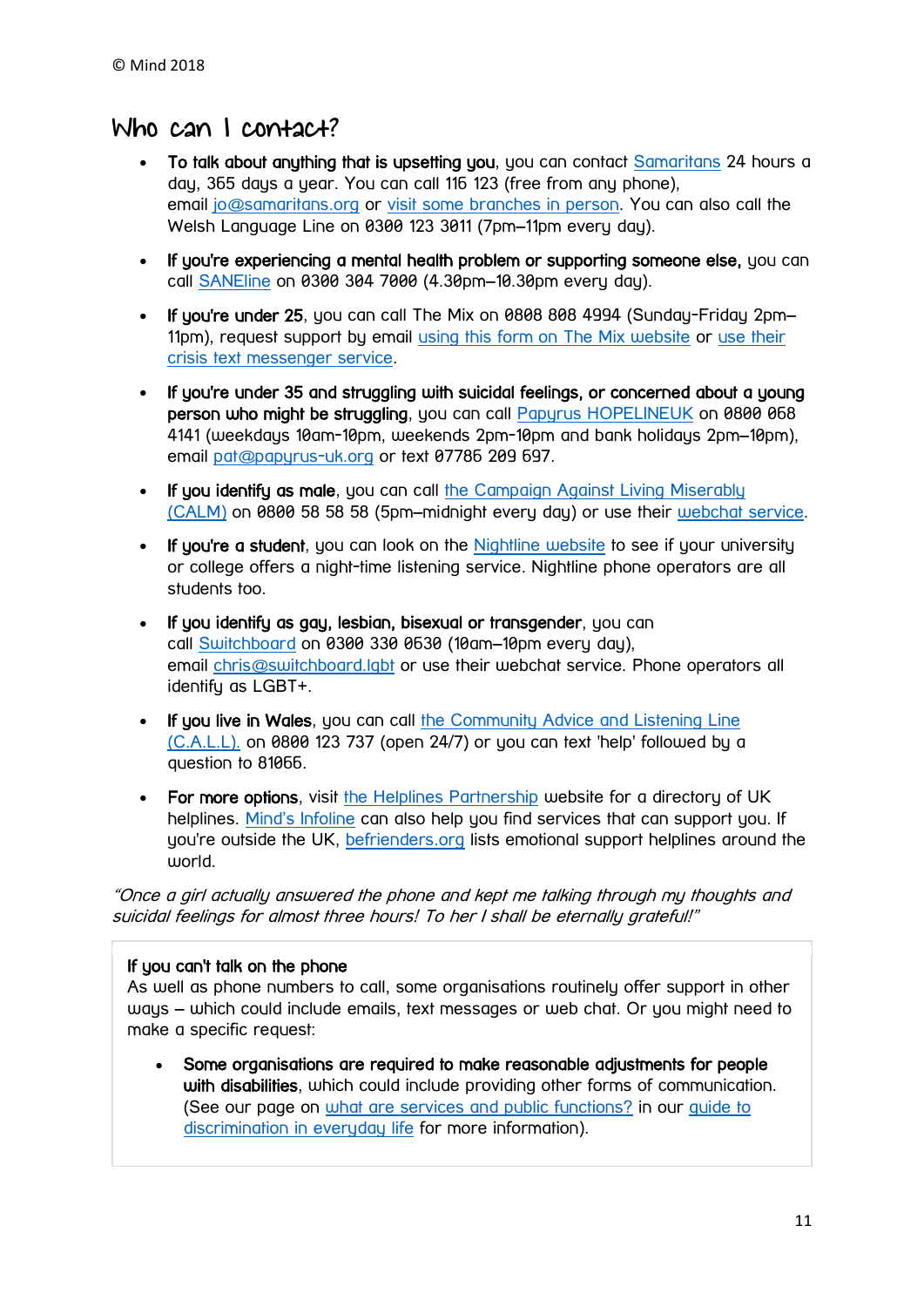- If you have difficulty hearing or speaking, it might help to use the Next [Generation Text Service \(NGTS\) Typetalk/Text Relay app](http://ngts.org.uk/) on a mobile device or computer.
- If you need a translator or British Sign Language (BSL) interpreter, you could ask the organisation if they provide a translation service and if it costs anything to use.

## <span id="page-11-0"></span>What are crisis teams?

Crisis resolution and home treatment (CRHT) teams can support you if you have a mental health crisis outside of hospital. They're often called crisis teams for short, although you might find your local service is called something different.

"I had a crisis at the GP surgery [...] so I saw the crisis team right quick (within four hours!). Needless to say in these circumstances the crisis service was comparatively brilliant."

### When should I use a crisis team?

If you need urgent support and you are already in contact with your local mental health services. This could include ongoing support after [visiting A&E](https://www.mind.org.uk/information-support/guides-to-support-and-services/crisis-services/accident-emergency-ae/) or [staying in hospital.](https://www.mind.org.uk/information-support/guides-to-support-and-services/crisis-services/treatment-in-hospital/)

### How could it help me?

Crisis teams support people who might otherwise need to go to hospital, for example due to psychosis, severe self-harm or suicide attempts. They usually include a number of mental health professionals, such as a psychiatrist, mental health nurses, social workers and support workers.

They can:

- visit you in your home or elsewhere in the community, for example at a crisis [house](https://www.mind.org.uk/information-support/guides-to-support-and-services/crisis-services/crisis-houses/) or [day centre](https://www.mind.org.uk/information-support/guides-to-support-and-services/crisis-services/day-services/)
- visit you [in hospital](https://www.mind.org.uk/information-support/guides-to-support-and-services/crisis-services/treatment-in-hospital/) if you're going on leave or [being discharged](https://www.mind.org.uk/information-support/legal-rights/leaving-hospital/)
- assess your needs and offer support to help you stay at home, or leave [hospital](https://www.mind.org.uk/information-support/legal-rights/leaving-hospital/) more quickly
- assist with [self-help strategies](https://www.mind.org.uk/information-support/types-of-mental-health-problems/mental-health-problems-introduction/self-care/)
- **•** administer [medication](https://www.mind.org.uk/information-support/drugs-and-treatments/medication/)
- provide practical help, for example with [money,](https://www.mind.org.uk/information-support/tips-for-everyday-living/money-and-mental-health/) [housing](https://www.mind.org.uk/information-support/guides-to-support-and-services/housing/) or childcare [arrangements](https://www.mind.org.uk/information-support/tips-for-everyday-living/parenting-with-a-mental-health-problem/crises/)
- help [plan your care](https://www.mind.org.uk/information-support/guides-to-support-and-services/crisis-services/planning-for-a-crisis/) if you've had a crisis, to prevent this happening again in future.

The amount of support they provide can vary, for example, how often they can visit you and whether you can contact them 24 hours a day. Staff members often work in shifts, so you might not see the same people each time.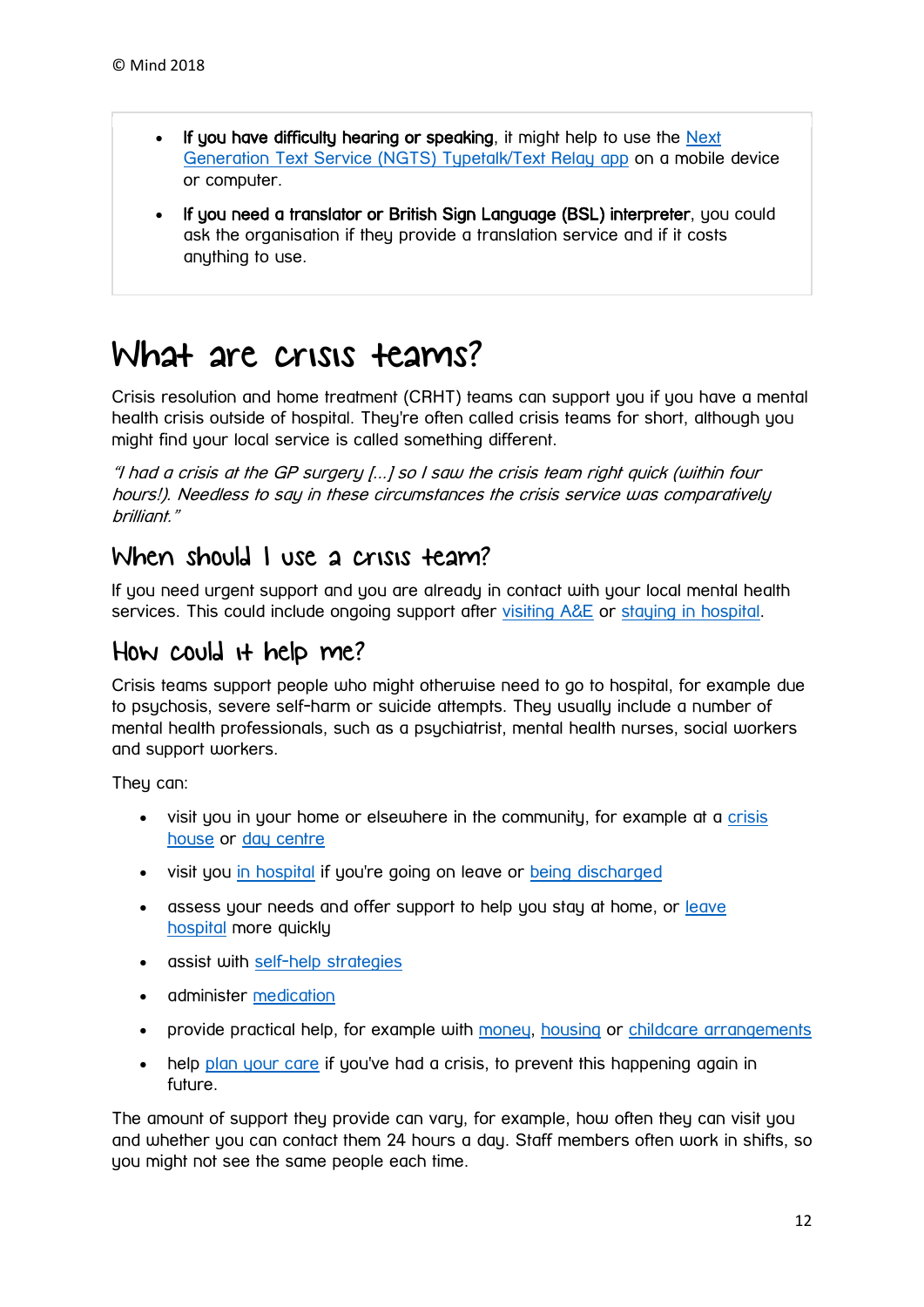Support from a crisis team could help you manage a crisis at home, which some people prefer. But this isn't right for everyone and you might feel you'd rather be [treated in](https://www.mind.org.uk/information-support/guides-to-support-and-services/crisis-services/treatment-in-hospital/)  [hospital](https://www.mind.org.uk/information-support/guides-to-support-and-services/crisis-services/treatment-in-hospital/) – for example if your home environment has contributed to you feeling in crisis.

"[My] crisis team have been with me on three separate occasions for two months at a time, sometimes visiting twice a day to keep me out of hospital."

### How can I access it?

There are different ways you can access your local crisis team during a crisis, depending on your situation and how your local team works. These can include:

- Contacting them yourself. If you're already in contact with a crisis team, you might have been given details for getting in touch with them during a crisis.
- Being referred. Many crisis teams can only support people who have been referred to them by another health care professional. For example, you might be referred to a crisis team after [visiting A&E](https://www.mind.org.uk/information-support/guides-to-support-and-services/crisis-services/accident-emergency-ae/) or your GP.
- Through your care plan. If you are currently being supported by a community mental health team (CMHT), your care plan should include details of who to contact in a crisis, which will often be your local crisis team.

"Most of the guys at my local crisis team are brilliant. Even when they've already seen me in A&E three times that week it still feels as important."

You might want to ask your crisis team:

- What support can they provide during a crisis? For example providing information or advice, or support if you're experiencing suicidal thoughts.
- How do they provide this support? For example if they will call you or if you should call them, how often you can speak to someone and at what times of day.

"[My crisis team] were very supportive but the biggest issue was continuity and staffing. [In my case] there was a lot of 'we will see you tomorrow' and then they would change times at short notice or not come at all."

## <span id="page-12-0"></span>About treatment in hospital

### Why might I need to go to hospital?

If you're experiencing a mental health crisis, staying in hospital might be the best way to keep you safe and provide you with the level of treatment you need. This might be because:

- you need to be admitted for a short period for further assessment
- there's a risk to your safety if you don't stay in hospital, for example, if you are severely [self-harming](https://www.mind.org.uk/information-support/types-of-mental-health-problems/self-harm/) or at risk of acting on [suicidal thoughts](https://www.mind.org.uk/information-support/types-of-mental-health-problems/suicidal-feelings/)
- there is a risk you could harm someone else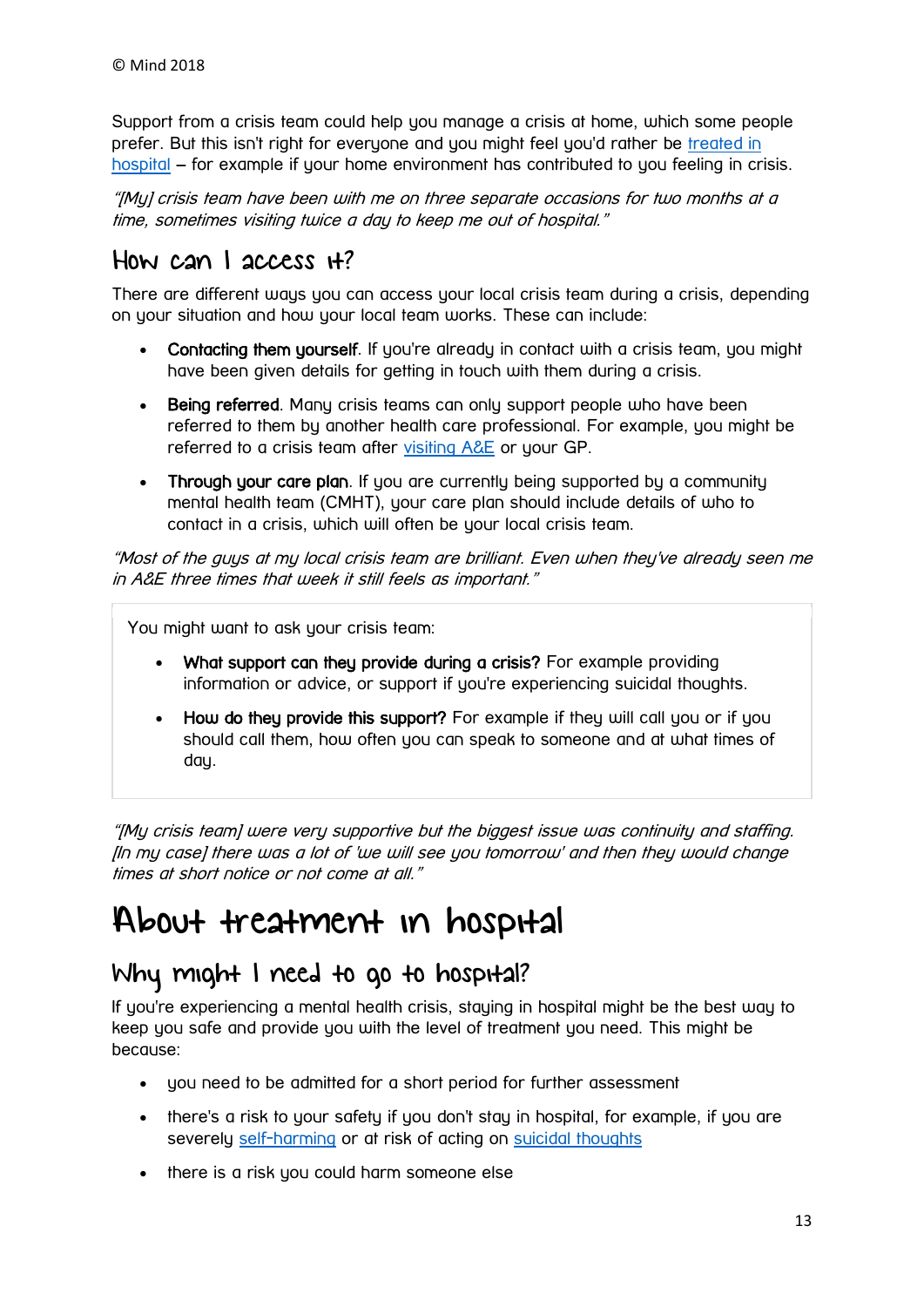- there isn't a safe way to treat you at home
- you need more intensive support than can be given to you elsewhere.

"[The crisis team] admitted me to a hospital 20ish miles away [from where I live]. After three weeks in there I was sent home, and they visited every few days for two weeks until I got a CPN (community psychiatric nurse)."

### Is hospital treatment right for me?

Your experience of being treated in hospital can depend on:

- the hospital you go to
- what kind of treatment you receive
- your personal feelings about being in hospital.

Some people prefer being in hospital while others find it very difficult. This table lists some aspects of hospital stays you might want to consider:

| Potential advantages                                                                                                                                                                                      | Potential disadvantages                                                                                                                                                                  |
|-----------------------------------------------------------------------------------------------------------------------------------------------------------------------------------------------------------|------------------------------------------------------------------------------------------------------------------------------------------------------------------------------------------|
| You're likely to have access to a<br>$\bullet$<br>range of talking<br>therapiesand medication.<br>Trained staff are around to<br>$\bullet$<br>support you, for example, if you<br>feel like self-harming. | You can't always decide what you<br>do, so there might be times when<br>you feel bored or have to do<br>activities you don't enjoy.<br>You don't have all your own things<br>around you. |
| You might feel you're getting a<br>$\bullet$<br>welcome break from stressful<br>experiences or problems.                                                                                                  | You won't be able to have family<br>or friends near you whenever you<br>like.                                                                                                            |
| It can provide structure in your<br>$\bullet$<br>day and there are people<br>around you.                                                                                                                  | Nearly all hospitals have single-sex<br>sleeping accommodation, but some<br>may have mixed facilities during<br>the day which some people find<br>difficult.                             |
|                                                                                                                                                                                                           | You can't always leave when you<br>want to.                                                                                                                                              |
|                                                                                                                                                                                                           | You may be assessed under the<br>Mental Health Act if you try to<br>leave permanently (see our page<br>on leaving hospital as a voluntary<br>patient for more information).              |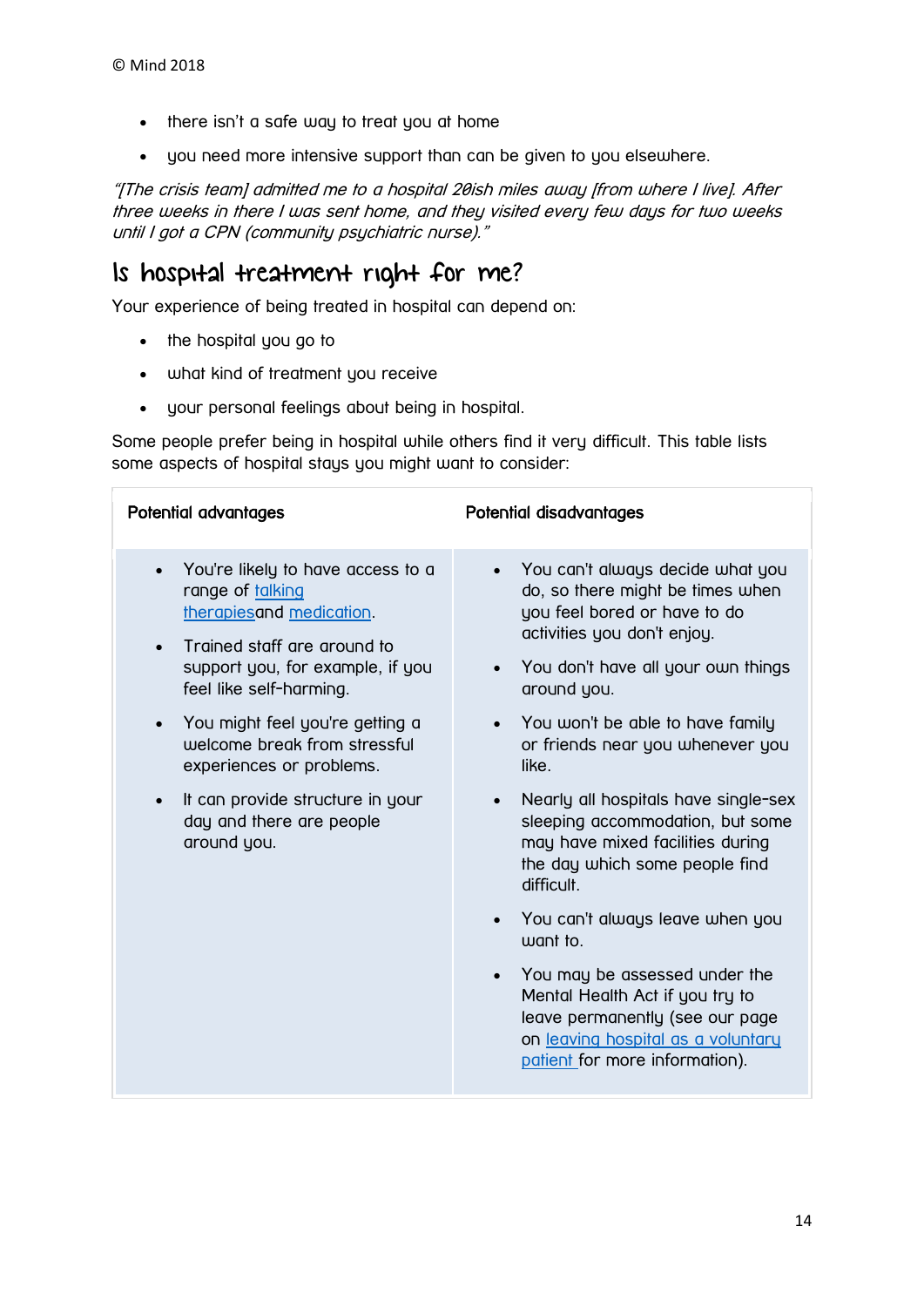"In psychiatric units, [I find] the most successful ones are those that organise activities for the patients, get us involved in our care, and take time out to actually listen to us, to our needs, and even just be someone to listen to us when we're feeling down."

### How can I access it?

If you think staying in hospital could help you, then you can ask your GP, psychiatrist or another health care professional to refer you.

If you choose to go into hospital, you are considered a voluntary patient (also known as an informal patient). This means that:

- you should have the right to come and go from the hospital (within reason)
- you may discharge yourself if you decide to go home.

Unfortunately many areas have a shortage of available beds, so it might not always be possible for you to be treated in hospital - even if that's what you'd prefer. (Our page on [voluntary patients](https://www.mind.org.uk/information-support/legal-rights/voluntary-patients/) has more information, including on the [advantages and](https://www.mind.org.uk/information-support/legal-rights/voluntary-patients/about-voluntary-patients/#four)  [disadvantages of being a voluntary patient.](https://www.mind.org.uk/information-support/legal-rights/voluntary-patients/about-voluntary-patients/#four))

#### About locked wards

Locked wards are a kind of hospital ward where you can't come and go freely.

- The doors may be physically locked, or you might need to get permission to leave the ward.
- Some wards might only be locked at certain times, but others may be locked all the time.
- Some locked wards have access to a secure outdoor space, like a garden or courtyard.

On most psychiatric wards there will be a mixture of voluntary patients and patients who are [sectioned](https://www.mind.org.uk/information-support/legal-rights/sectioning/) under the [Mental Health Act.](https://www.mind.org.uk/information-support/legal-rights/mental-health-act-1983/) Health services have an equal duty to keep all these patients safe. For these reasons many psychiatric wards are locked, so if you are in hospital by choice you might feel like your freedom is more restricted than you would like.

[Read Claire's blog about her experience of going into hospital during a crisis.](https://www.mind.org.uk/information-support/your-stories/in-crisis-my-experience/#.WwLW5ooh0l3)

[Read Karl's blog about depression, suicidal feelings and going into hospital.](https://www.mind.org.uk/information-support/your-stories/my-experience-of-crisis-care-depression-and-speaking-out/#.WwLWnIoh0l3)

Want to add your story? [Find out more about blogging for us.](https://www.mind.org.uk/information-support/your-stories/about-the-mind-blog/telling-your-story-blogging-or-vlogging-for-mind/)

### Could I be forced to go to hospital?

If a group of mental health professionals agree that hospital treatment would be in your best interests to keep you or others safe, then they could detain you in hospital under the [Mental Health Act](https://www.mind.org.uk/information-support/legal-rights/mental-health-act-1983/) (sometimes called being sectioned) – even if you don't want to be there.

See our pages on [sectioning](https://www.mind.org.uk/information-support/legal-rights/sectioning/) for information about the circumstances in which you can be sectioned, and about your legal rights.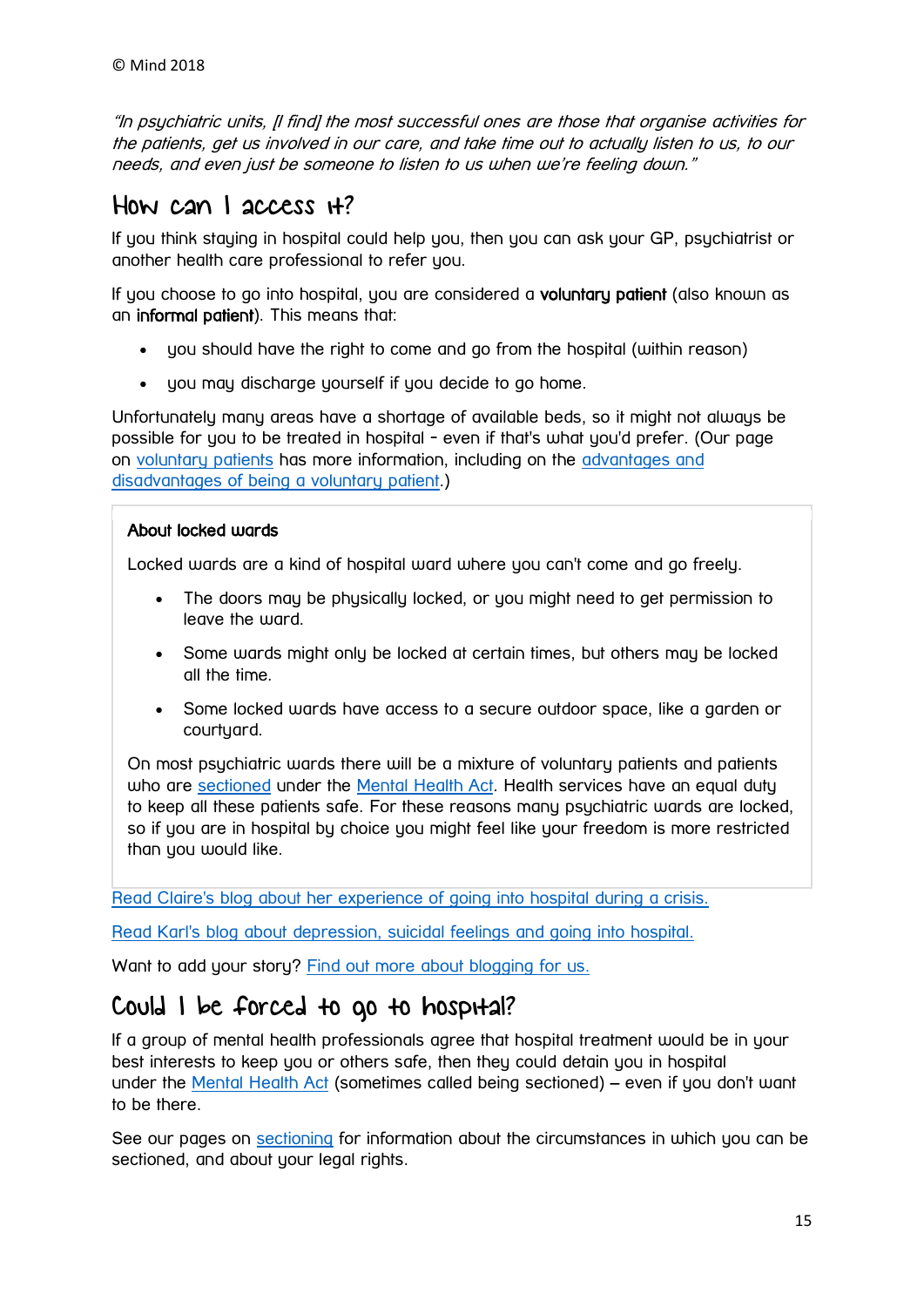### What happens when I leave hospital?

There are some differences in what happens when you leave hospital depending on whether you are a voluntary patient or have been sectioned under the Mental Health Act.

- If you are a voluntary patient, see our pages on [voluntary patients.](https://www.mind.org.uk/information-support/legal-rights/voluntary-patients/)
- If you have been sectioned under the Mental Health Act, see our pages on [sectioning,](https://www.mind.org.uk/information-support/legal-rights/sectioning/) [discharge from hospital,](https://www.mind.org.uk/information-support/legal-rights/leaving-hospital/) and [aftercare under section 117 of the](https://www.mind.org.uk/information-support/legal-rights/leaving-hospital/section-117-aftercare/)  [Mental Health Act.](https://www.mind.org.uk/information-support/legal-rights/leaving-hospital/section-117-aftercare/)

"I don't recall having a care plan in hospital. I certainly wasn't aware of a discharge plan and this caused myself and my partner stress and anxiety."

## <span id="page-15-0"></span>What are crisis houses?

Crisis houses offer intensive, short-term support to help you manage a mental health crisis in a residential setting (rather than in a hospital).

### When should I use a crisis house?

As an alternative to going into hospital, for example if you don't feel safe at home overnight, or things at home are contributing to you being in crisis.

### How could it help me?

Crisis houses can vary and offer slightly different services. However, they usually offer:

- overnight accommodation
- a small number of beds
- a home-like environment
- intensive treatment.

#### Crisis house, sanctuary or safe haven?

Services with these names can be very similar. The main difference is that crisis houses usually offer overnight accommodation with a bed for you to sleep in.

Services described as sanctuaries or safe havens usually don't provide somewhere to sleep or live in. But they might be open overnight as a supportive place for you to go during a crisis.

### How can I access it?

Crisis houses might be run by the NHS, independent organisations such as charities, or both of these together – so they're often free to use. If you find a private crisis house you want to access, it's best to check if there are any costs involved.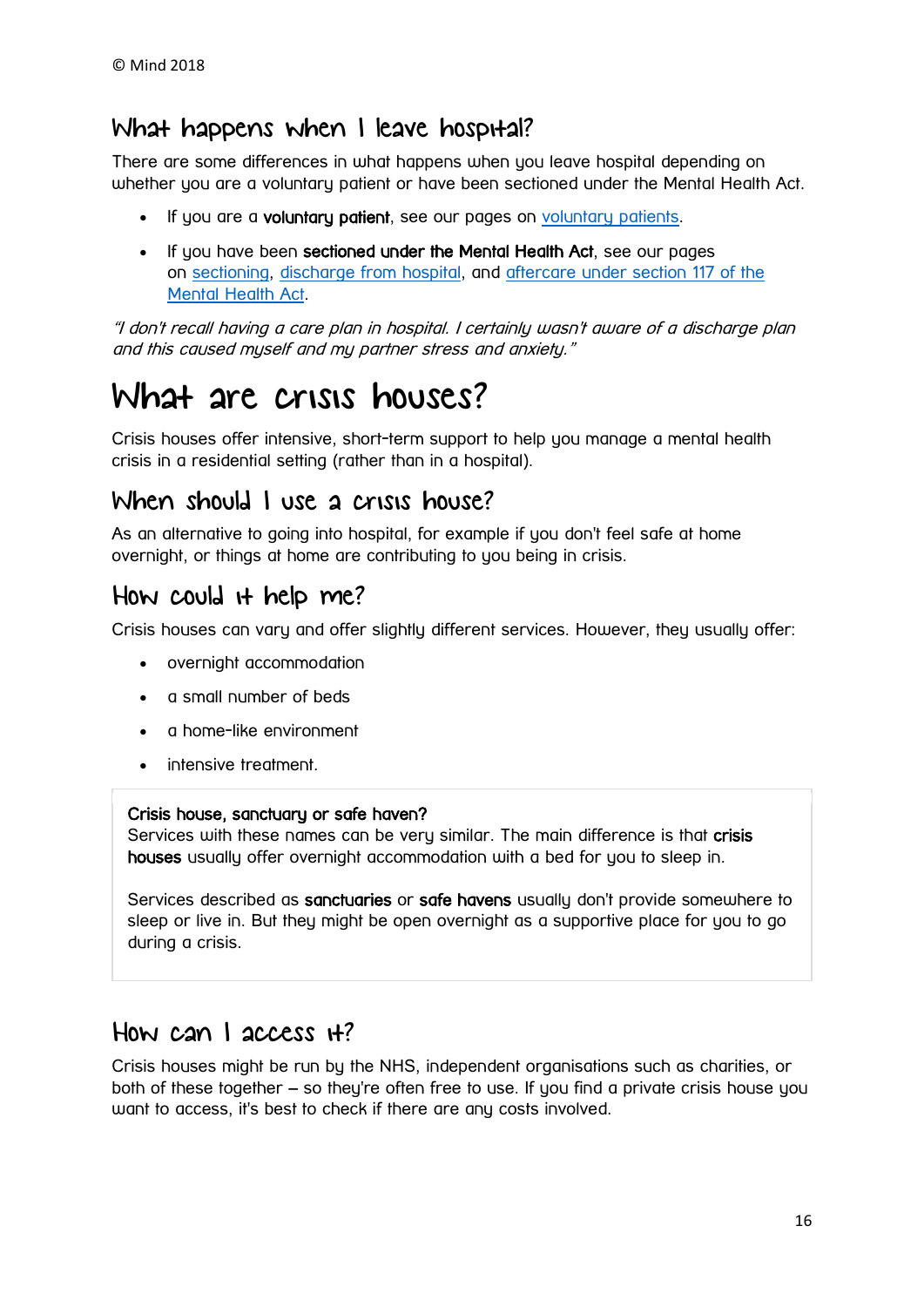To use a crisis house, you'll usually need to be referred by a mental health professional, although some let you refer yourself. The staff will also need to assess you, to make sure it's the right place to help you.

When assessing you, they might consider:

- the length of stay you'll need
- the type of mental health crisis you're experiencing
- your willingness to keep to their house rules (such as rules about drug use or how you behave towards other residents)
- your background some crisis houses are set up to help specific groups (such as women or people who are also struggling with drug addiction).

"Crisis house support [was] relatively helpful, and was there 24/7. Unfortunately [where I went] you can only stop 14 days."

#### Is there a crisis house or sanctuary near me?

We've listed some details of crisis houses and sanctuaries. Unfortunately there are a very limited number around England and Wales, and there might not be one near you – but this isn't an exhaustive list and you may be able to find others we haven't included.

- Mind doesn't endorse any particular crisis house or sanctuary, including those listed on this page. We have no knowledge of their services or performance.
- It's up to you to decide if the crisis house or sanctuary you're considering is appropriate for you, and whether you're comfortable with their rules, approach and treatments.

This section provides information on crisis houses in:

- Multiple locations
- Bristol
- Cardiff and Vale of Glamorgan
- Corby, Northamptonshire
- Hastings, Sussex
- Leeds
- London
- Manchester and Greater Manchester
- Torquay, Devon

#### Multiple locations

 [Rethink Mental Illness](https://www.rethink.org/) – offers a number of crisis houses around the country. To find out more, you can search their [online directory,](https://www.rethink.org/services-groups/service-types/crisis) call their information line on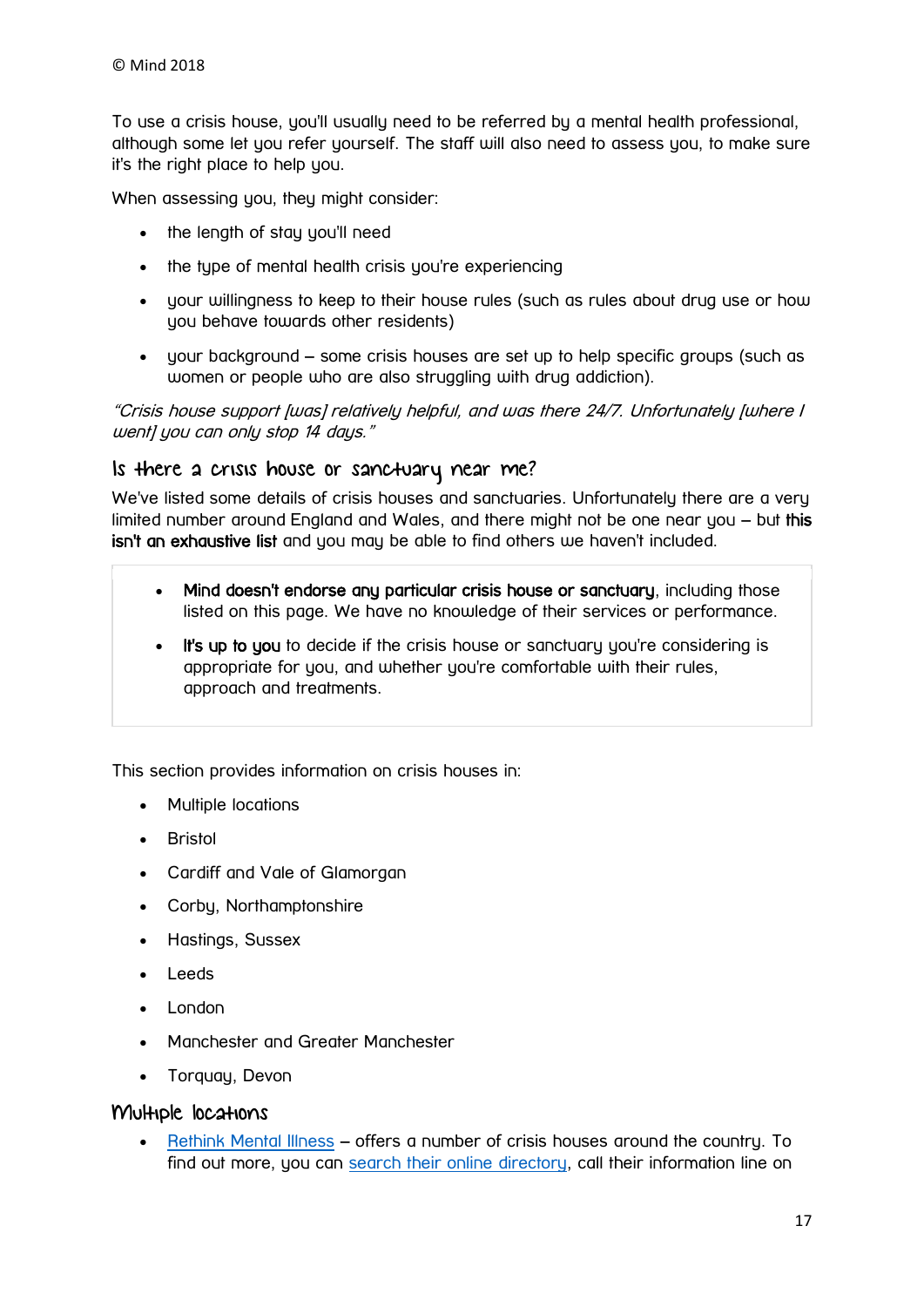0300 5000 927 (open from 9.30am–4pm on weekdays, excluding bank holidays) or [ask to get information by email.](https://www.rethink.org/about-us/our-mental-health-advice/contact-our-advice-service)

 [Samaritans](http://www.samaritans.org/) – some local branches around the country offer a non-residential drop-in service where you can talk to a volunteer in person. To find out more, you can [search their online directory,](https://www.samaritans.org/branches) call them on 116 123 or email [jo@samaritans.org.](mailto:jo@samaritans.org)

#### Bristol

- [Bristol Men's Crisis House](http://www.bristolmentalhealth.org/services/mens-crisis-house/) residential crisis house, for men only. You can be referred by a health care professional, or you can self-refer by calling 0117 934 9848.
- [Bristol Sanctuary](http://www.bristolmentalhealth.org/services/bristol-sanctuary/) non-residential service open from 6pm–12.30am on Friday, Saturday, Sunday and Monday. To find out more, you can call them on 0117 9542952, text 07709 295 661 or email [awp.bmhsanctuary@nhs.net.](mailto:awp.bmhsanctuary@nhs.net)
- [Women's Crisis House \(Link House\)](http://www.bristolmentalhealth.org/services/womens-crisis-house/) residential crisis house, for women only. A health care professional can refer you to this service, or you might be able to refer yourself. To find out more you can call them on 0117 925 1811 from 8am–6pm or email [enquiries@missinglinkhousing.co.uk.](mailto:enquiries@missinglinkhousing.co.uk)

#### Cardiff and Vale of Glamorgan

 [Coed Arian Community Crisis House](http://www.gofal.org.uk/crisis-intervention/) – residential crisis house, run by Welsh mental health charity [Gofal](http://www.gofal.org.uk/) with the local health board. A health care professional can refer you to this service.

#### Corby, Northamptonshire

 [The Safe Haven](http://www.safehavencorby.btck.co.uk/) – non-residential service, open from 6pm–2am on Saturday– Tuesday evenings. To find out more, you can call them on 01536 461414, or [visit](http://www.safehavencorby.btck.co.uk/)  [their website.](http://www.safehavencorby.btck.co.uk/)

#### Hastings, Sussex

 [Hastings Sanctuary Service](https://1space.eastsussex.gov.uk/Services/331/The-Sanctuary) – sanctuary run by the charity [Turning Point.](http://www.turning-point.co.uk/) This service is for anyone experiencing a mental health crisis, and they accept people with drug or alcohol problems. Your crisis team must refer you to this service.

#### Leeds

 [Dial House](http://www.lslcs.org.uk/how-can-we-help/dial-house) – non-residential service, open from 6pm–2am on Monday, Wednesday, Friday, Saturday and Sunday. To refer yourself, call 0113 260 9328 on the night you wish to request a visit or text 07922 249 452. You can also email [survivor.led@lslcs.org.uk.](mailto:survivor.led@lslcs.org.uk)

#### London

- [Drayton Park Women's Crisis Centre](http://www.candi.nhs.uk/services/drayton-park-womens-crisis-house-and-resource-centre) residential crisis house that accepts selfreferrals from women living in Camden and Islington. To find out more, you can call them on 020 7607 2777, or [visit their website.](https://www.candi.nhs.uk/services/drayton-park-womens-crisis-house-and-resource-centre)
- [Maytree Suicide Respite Centre](http://www.maytree.org.uk/) residential crisis house, which accepts selfreferrals. To find out more, you can call them on 020 7263 7070, email [maytree@maytree.org.uk](mailto:maytree@maytree.org.uk) or [visit their website.](http://www.maytree.org.uk/)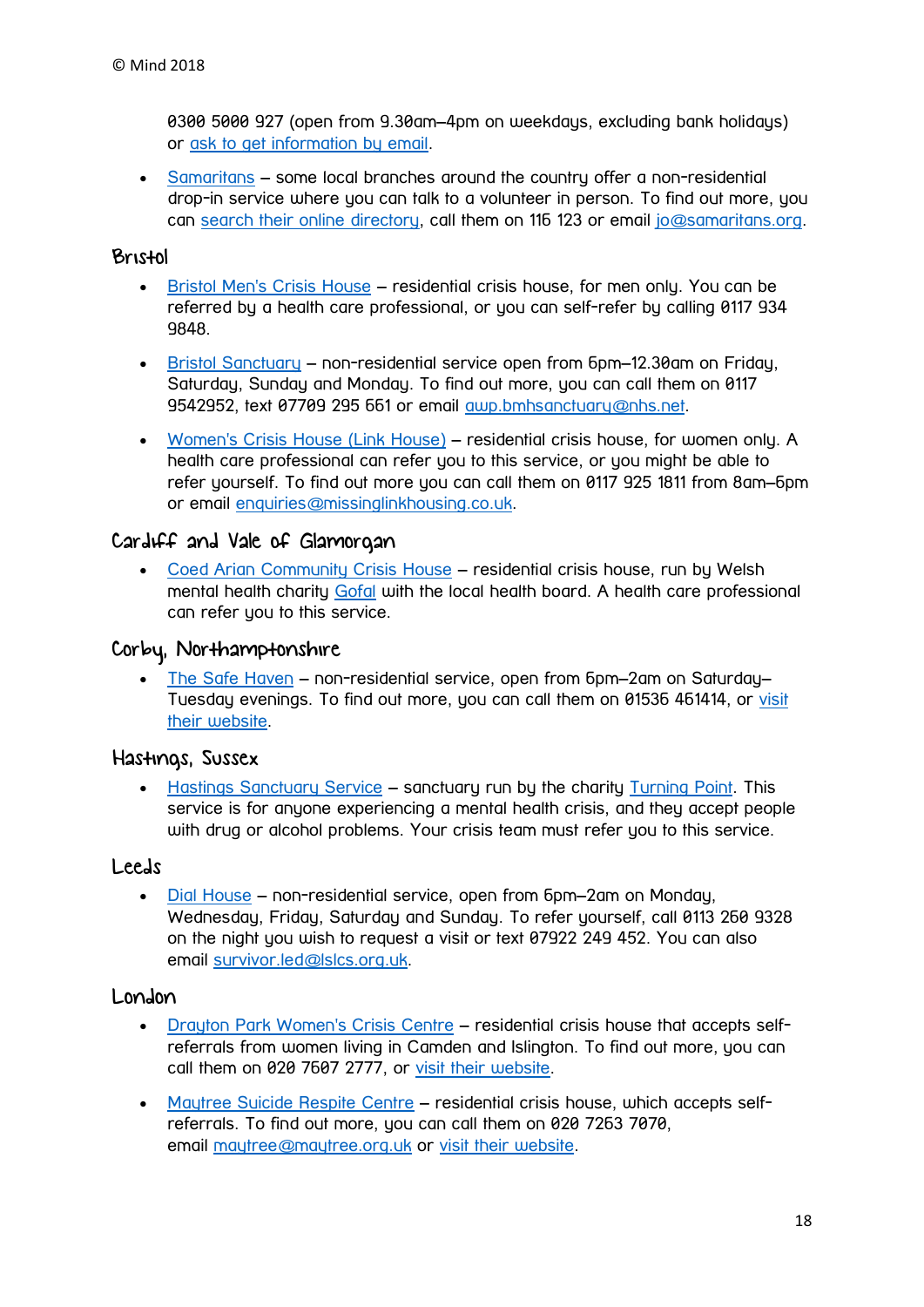#### Manchester and Greater Manchester

 [The Sanctuary](https://www.selfhelpservices.org.uk/shs_service/the-sanctuary/) – non-residential service with locations in Manchester, Trafford, Salford, Stockport, Tameside, Glossop, Wigan and Leigh, open every day from 8pm-6am, and in Bolton from 4pm–midnight. To find out more, you can call them on 0300 003 7029, or [visit their website.](https://www.selfhelpservices.org.uk/the-sanctuary/)

#### Torquay, Devon

 [Granvue](https://www.steponecharity.co.uk/crisis-support/crisis-house-granvue/) – residential crisis house, run by the charity [Step One.](https://www.steponecharity.co.uk/) Your crisis team must refer you to this service.

## <span id="page-18-0"></span>What are day services?

Day services provide support for people coping with mental health problems outside of hospital.

### When should I use day services?

If you're managing a mental health crisis at home and you'd find it helpful to get more support or have opportunities to meet other people in similar situations.

You might use day services alongside other support – for example, from your GP, community mental health team, [crisis team \(CRHT\)](https://www.mind.org.uk/information-support/guides-to-support-and-services/crisis-services/crisis-teams-crhts/) or [social care.](https://www.mind.org.uk/information-support/legal-rights/health-and-social-care-rights/about-social-care/)

### How could they help me?

Day services can include:

- drop-in centres
- acute day hospital services
- one-to-one support
- aroup support.

Day services might provide support, help you learn self-management techniques that could help in the future or simply give you a change of scene. They can include:

- [talking therapies and counselling](https://www.mind.org.uk/information-support/drugs-and-treatments/talking-therapy-and-counselling/)
- other therapies such as [arts therapies](https://www.mind.org.uk/information-support/drugs-and-treatments/arts-and-creative-therapies/)
- activities such as gardening or [ecotherapy](https://www.mind.org.uk/information-support/tips-for-everyday-living/nature-and-mental-health/about-ecotherapy-programmes/)
- opportunities to talk to others or get [peer support](https://www.mind.org.uk/information-support/drugs-and-treatments/peer-support/)
- opportunities to have peace and quiet.

Staff will usually have a good knowledge of local services, and close links with the local community mental health team (CMHT).

"I once had to have the NHS community mental health team come out to assess me. Their service was good, but the next team I saw were better, and so was the day centre."

### How can I access them?

You can find day services near you through: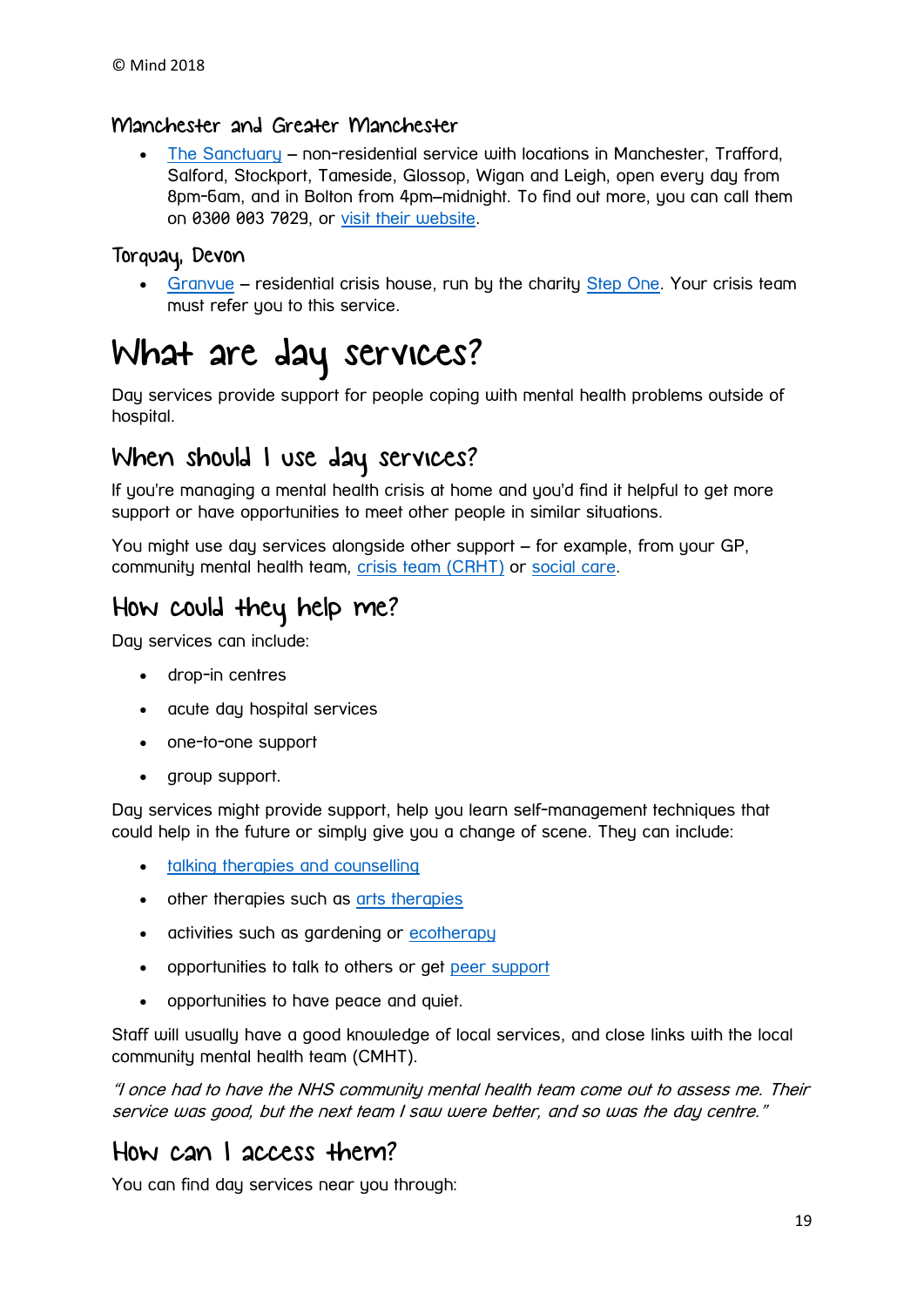- Your GP they might know of local services you can access.
- [NHS service finder](http://www.nhs.uk/service-search) you can search online for NHS services near you, including day centres.
- Your local [crisis team \(CRHT\)](https://www.mind.org.uk/information-support/guides-to-support-and-services/crisis-services/crisis-teams-crhts/) or community mental health team (CMHT), if you're in contact with them.
- [Your local Mind](https://www.mind.org.uk/information-support/local-minds/) many local Minds offer activities and services to support you in looking after your mental health.
- [Rethink Mental Illness' service directory](https://www.rethink.org/services-groups) you can search online for support options near you, including day services.
- [Crisis houses](https://www.mind.org.uk/information-support/guides-to-support-and-services/crisis-services/crisis-houses/) some let you visit during the day to access their support programmes, even if you're not staying overnight.

## <span id="page-19-0"></span>Useful contacts

#### Befrienders Worldwide

#### [befrienders.org](https://www.befrienders.org/)

Worldwide directory of emotional support helplines.

#### C.A.L.L. (Community Advice & Listening Line)

0800 123 737 [callhelpline.org.uk](http://www.callhelpline.org.uk/)

Provides listening services, information and support for people experiencing a mental health problem in Wales. Also provides a [text messaging service.](http://www.callhelpline.org.uk/TextService.asp)

#### CALM (Campaign Against Living Miserably)

0800 58 58 58 (5pm–midnight) [thecalmzone.net](https://www.thecalmzone.net/) Provides listening services, information and support for men at risk of suicide, including [web chat](https://www.thecalmzone.net/help/webchat/) (5pm–midnight).

#### Helplines Partnership

#### [helplines.org](https://helplines.org/)

Directory of helplines available in the UK which you can search to find support suited to you.

#### Mind Infoline

0300 123 3393 (Monday–Friday 9am–6pm) [info@mind.org.uk](mailto:info@mind.org.uk)

Details of local Minds and other local services, and Mind's Legal Advice Line. Language Line is available for talking in a language other than English.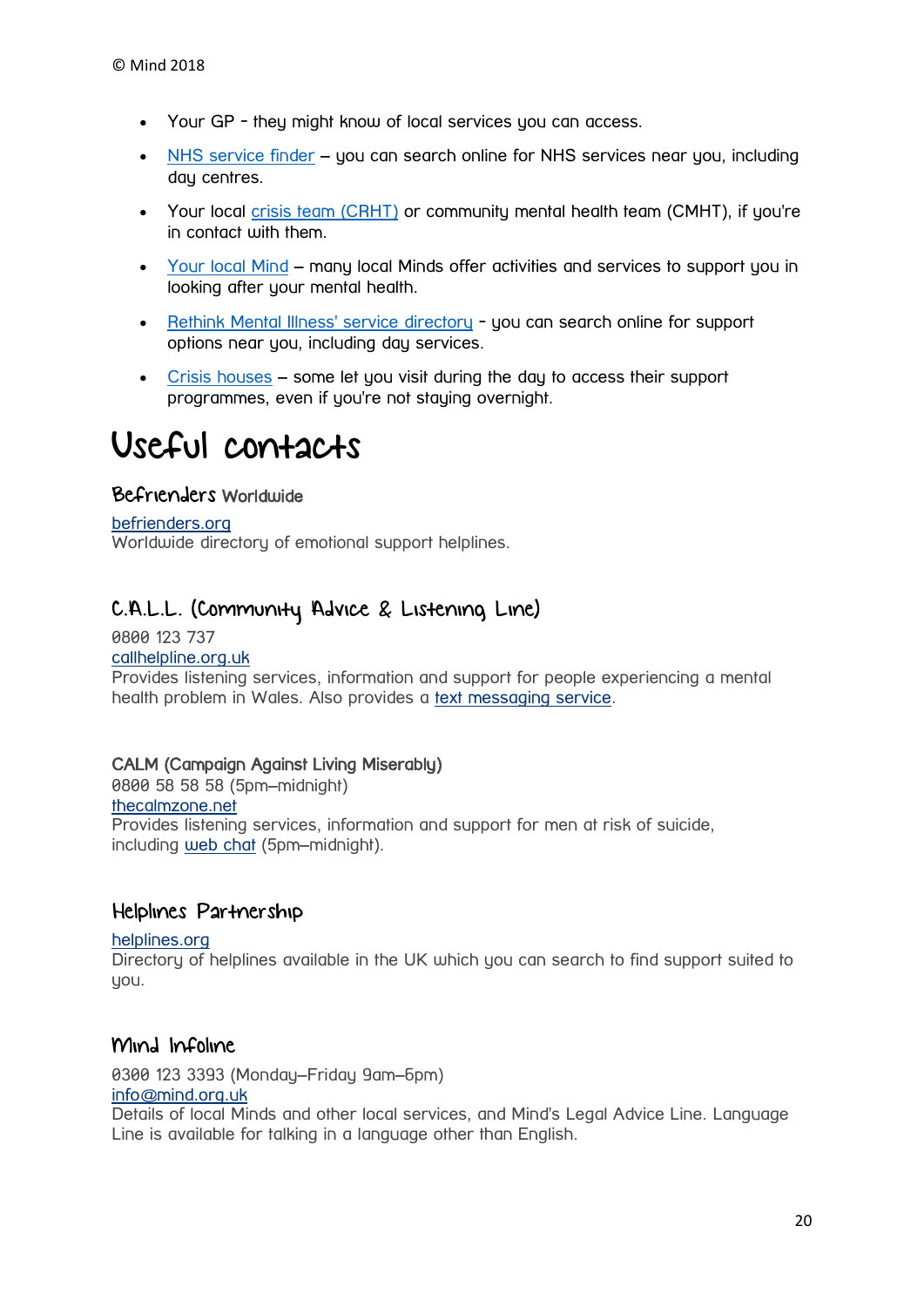#### Mind Recovery Net

#### [mindrecoverynet.org.uk](http://mindrecoverynet.org.uk/)

Publishes information on recovery colleges, including a [searchable list of providers.](http://mindrecoverynet.org.uk/providers)

#### The Mix

0808 808 4994 (Sunday–Friday 2pm–11pm) [themix.org.uk](https://www.themix.org.uk/) Support for under-25s including [email support](https://www.themix.org.uk/get-support/speak-to-our-team/email-us) and [text messaging.](https://www.themix.org.uk/get-support/speak-to-our-team/crisis-messenger)

#### The National Institute for Health and Care Excellence (NICE)

#### [nice.org.uk](http://www.nice.org.uk/)

Produces clinical guidelines on recommended treatments for different conditions, including guidance about joint crisis plans.

#### Next Generation Text Service

#### [ngts.org.uk](http://ngts.org.uk/)

Provides a talk/tupe relay service for anyone who has difficulty hearing or being understood when speaking over the phone. The cost of making phone calls through this service depends on your telephone service provider.

#### **NHS III**

call: 111 [111.nhs.uk](https://111.nhs.uk/) Non-emergency medical help and advice for people living in England, and [certain areas of](http://www.nhsdirect.wales.nhs.uk/aboutus/whatisnhsdirectwales/) [Wales.](http://www.nhsdirect.wales.nhs.uk/aboutus/whatisnhsdirectwales/)

#### NHS Direct Wales

0845 46 47 [nhsdirect.wales.nhs.uk](http://www.nhsdirect.wales.nhs.uk/) Non-emergency medical help and advice for people living in Wales.

#### NHS Choices

#### [nhs.uk](http://www.nhs.uk/Pages/HomePage.aspx)

Provides information on a wide range of health and social care topics. Provides an [online](http://www.nhs.uk/Service-Search)  [search tool](http://www.nhs.uk/Service-Search) to find GPS and NHS services near you, including day services.

#### **Nightline**

#### [nightline.ac.uk](http://nightline.ac.uk/)

Lists contact information for helplines and listening services in universities and colleges across the UK.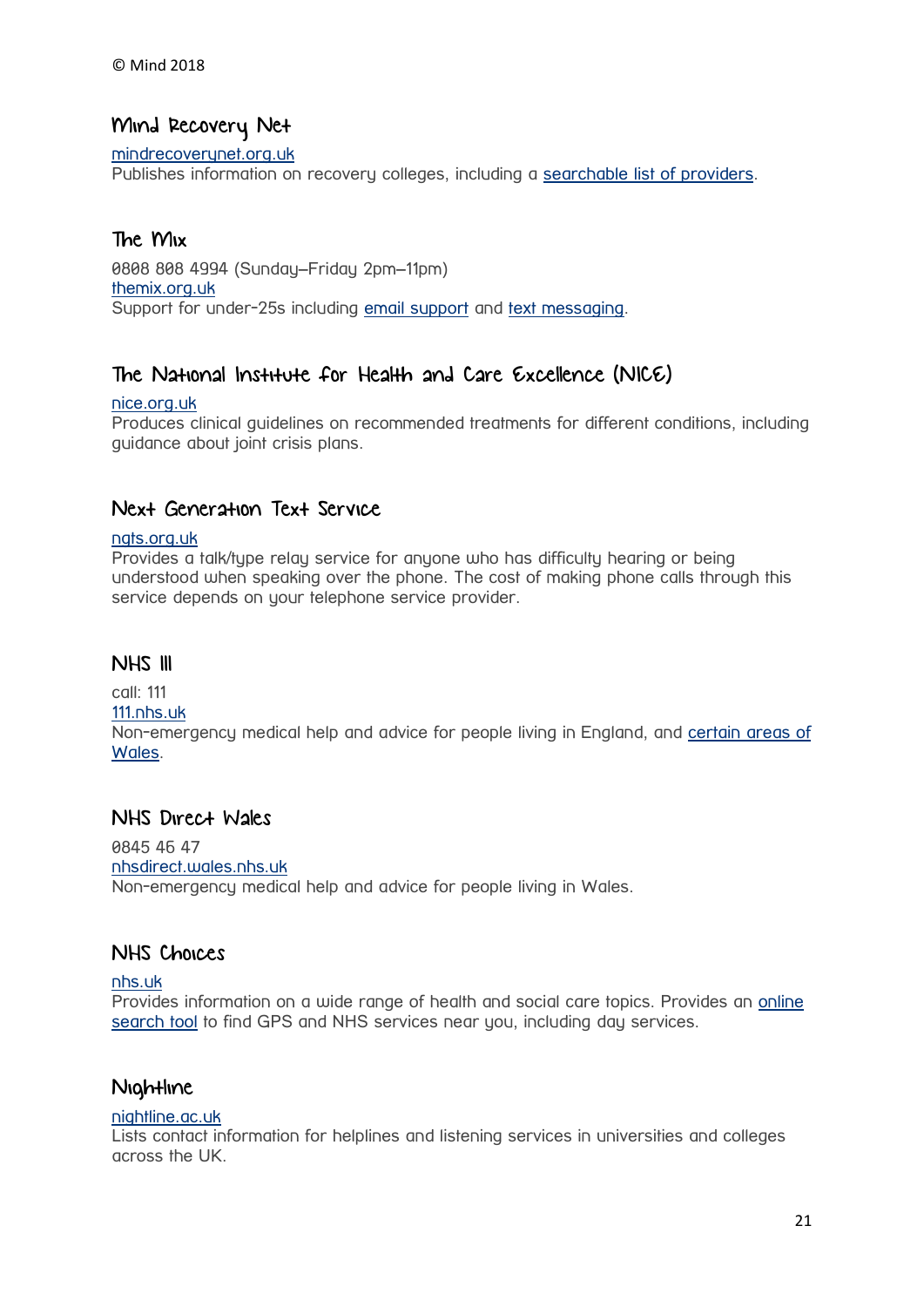#### Papyrus HOPELINEUK

0800 068 4141 (weekdays 10am–10pm, weekends 2pm–10pm and bank holidays 2pm–  $10$ pm $)$ 

text: 07786 209 697

email: [pat@papyrus-uk.org](mailto:pat@papyrus-uk.org)

[papyrus-uk.org/hopelineuk](https://papyrus-uk.org/hopelineuk/)

Provides information and support for anyone under 35 who is struggling with suicidal feelings, or anyone concerned about a young person who might be struggling.

#### Rethink Mental Illness

#### [rethink.org](https://www.rethink.org/)

Charity providing information and support for people experiencing a mental health problem, including an [online directory of local support services.](https://www.rethink.org/services-groups)

#### Samar<sub>Hans</sub>

116 123 (freephone) email: [jo@samaritans.org](mailto:jo@samaritans.org) Freepost RSRB-KKBY-CYJK PO Box 90 90 Stirling FK8 2SA

[samaritans.org](http://www.samaritans.org/)

24-hour emotional support for anyone struggling to cope.

#### SANEline

0300 304 7000 (4.30pm–10.30pm every day). [sane.org.uk](http://www.sane.org.uk/) Helpline offering practical information and emotional support in a crisis.

#### Stay Alive

#### [prevent-suicide.org.uk](http://prevent-suicide.org.uk/stay_alive_suicide_prevention_mobile_phone_application.html)

App with help and resources for people who feel suicidal or are supporting someone else.

#### Switchboard

0300 330 0630 (10am–10pm every day) email: [chris@switchboard.lgbt](mailto:chris@switchboard.lgbt) [switchboard.lgbt](https://switchboard.lgbt/)

LGBT+ helpline. Provides listening services, information and support for lesbian, gay, bisexual and transgender communities.